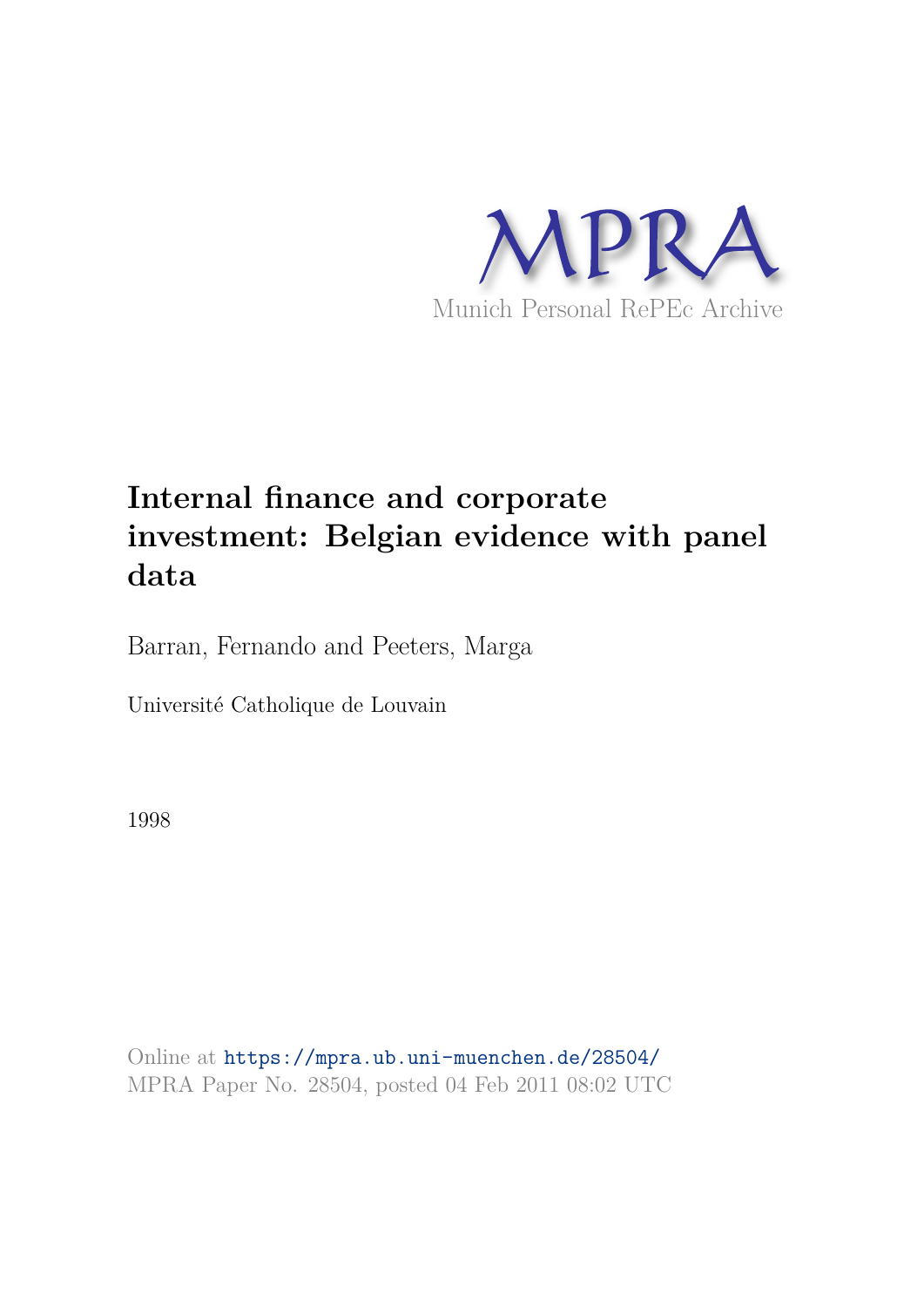

Economic Modelling 15 (1998) 67-89

*Economic* **Modelling** 

# Internal finance and corporate investment: Belgian evidence with panel data

Fernando Barran<sup>a</sup>, Marga Peeters<sup>b,\*</sup>

<sup>a</sup> Banco Central de Uruguay, Casilla de Correo 1467, Montevideo, Uruguay <sup>b</sup>*Econometric Research and Special Studies Department, De Nederlandsche Bank, P.O. Box 98, 1000 AB Amsterdam, The Netherlands*

# **Abstract**

In this paper the corporate investment decision under financial restrictions is investigated with Belgian firm data from 1984 to 1992. An investment Euler equation is derived from a dynamic optimization model with debt ceilings and an elastic credit supply. The model is estimated by GMM for different firm groups. An important aspect is that the sample is split according to a firm's association with coordination centers. These centers have become the major external funding source of corporate investment in Belgium since 1986. The estimation results show the dependence of corporate investment on financial factors, both for non-coordination center as well as coordination center firms.  $\circ$  1998 Elsevier Science B.V.

*JEL classifications*: C23; C52; D21; D92

*Keywords:* Investment; Uncertainty; Financial restrictions; Coordination centers

# **1. Introduction**

Under the Modigliani and Miller (1958) conditions a firm's capital structure does not affect the firm's market value. In actual capital and credit markets the conditions imposed by Modigliani and Miller (1958) do not hold, debt finance is an important source of external funds, and the relation between debt and equity

<sup>\*</sup> Corresponding author.

<sup>0264-9993/98/\$19.00 © 1998</sup> Elsevier Science B.V. All rights reserved PII S0264-9993 (97) 00021-7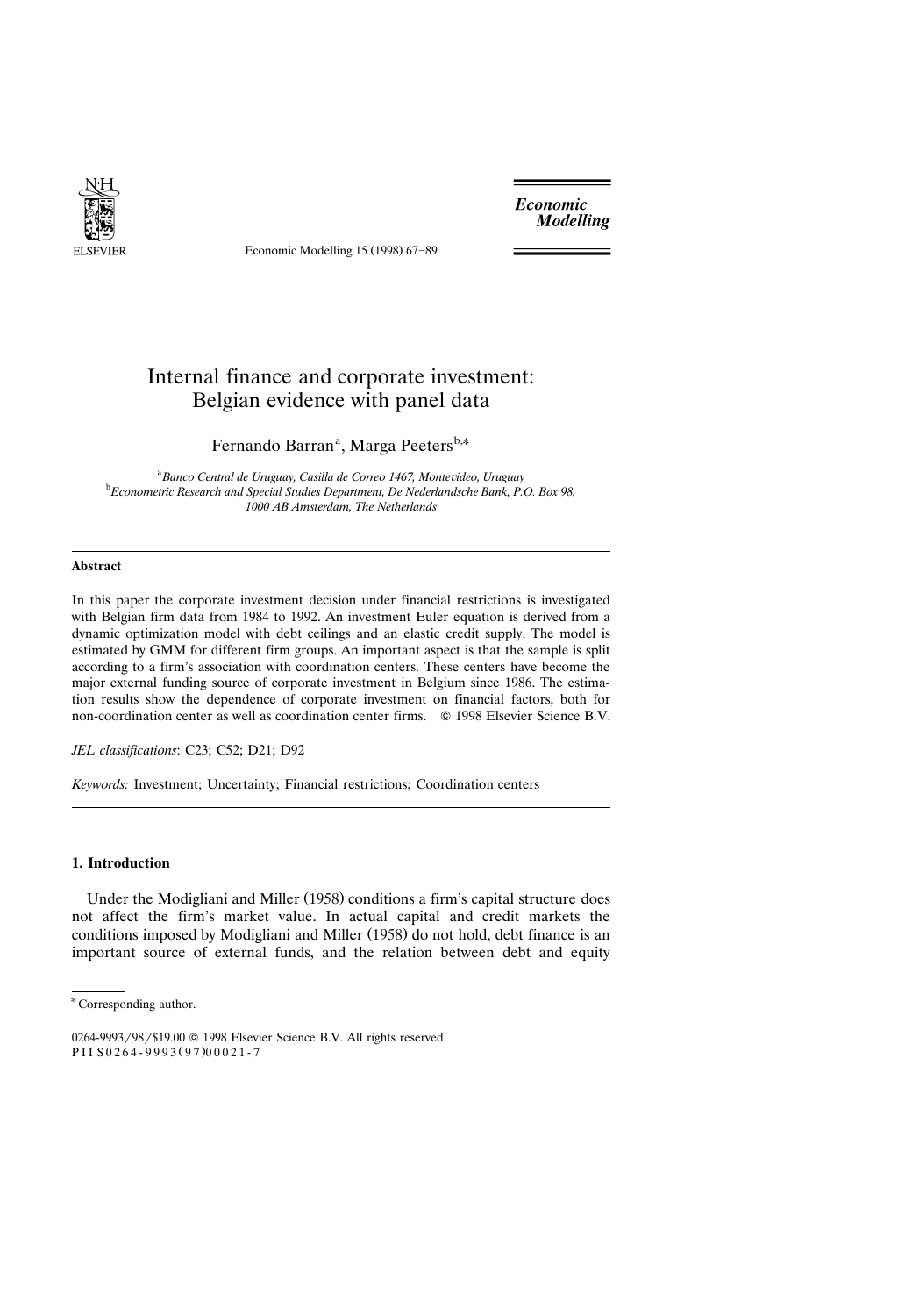finance seems important. Aspects in economies that do not satisfy the assumptions made by Modigliani-Miller concern the tax structures, costs of bankruptcy, differential borrowing rates, monitoring costs required to minimize risks and asymmetric information.

Recent developments in the literature on imperfect information in capital markets show that a firm's capital structure is chosen such that inefficiencies in a firm's investment decisions are mitigated, e.g. Myers and Majluf (1984). An important feature is the existence of asymmetric information. Entrepreneurs are assumed to have more information about the investment process, like the probability distribution of outcomes, than the lenders of funds. This generates a conflict of interests, like in the traditional agency problem, which either generates a wedge between the price of internal and external funds or eliminates sources of finance. The cost and ability to invest depend thus on the financial position, in particular on the internal net worth (e.g. Leland and Pyle, 1977).

If credit market imperfections limit a firm's access to external finance or make it more expensive, firm's liquidity and internally generated cash-flow can determine its actual capital investment. On the one hand, firms may prefer to finance investment by internally generated funds to (low-risk) debt and to equities. This is known as the 'pecking order' theory of finance, in which 'the firms prefer internal to external financing, and debt to equity if it issues securities' (Myers, 1984, p. 576). On the other hand, a greater value of internal worth can reduce the likelihood of being rationed (or increase the loan size). This is the case if banks do not use the interest rate as the (only) rationing vehicle, but also other characteristic(s) of the loan contract or loan customer such as risk characteristics of the customer, collateral, money put in the project by the customer, etc.

Financial patterns can vary across firms according to the differences in the (incentive-induced) costs they face in obtaining external finance. Firms subject to capital market frictions are more likely to rely on retained earnings and bank debt, than on direct credit. Investment decisions will thus be sensitive to fluctuations in internal net worth for this type of firm. Investigating financial effects on investment under capital market imperfections requires hence a focus on the investment behaviour of groups of firms with different financial characteristics.

In recent literature many empirical studies on investment behaviour have investigated the influence of the financial structure on investment decisions. Investment behaviour of groups of firms with different financial characteristics have been analyzed. Different criteria to obtain the more and less likely financially constrained groups, like dividend policy payment, maturity, bond ratings and size, have been used to split the firm samples. In Table 1 some panel studies are summarized. The groups that are found to be most constrained in each study are mentioned in the last column.

Despite the difference in degree of development of financial markets in the countries and in sample periods, one important conclusion of all these studies is that investment depends on financial positions, in particular for specific groups.

Like the studies mentioned in Table 1, this study concentrates on dynamic investment decisions under uncertainty and financial constraints. An investment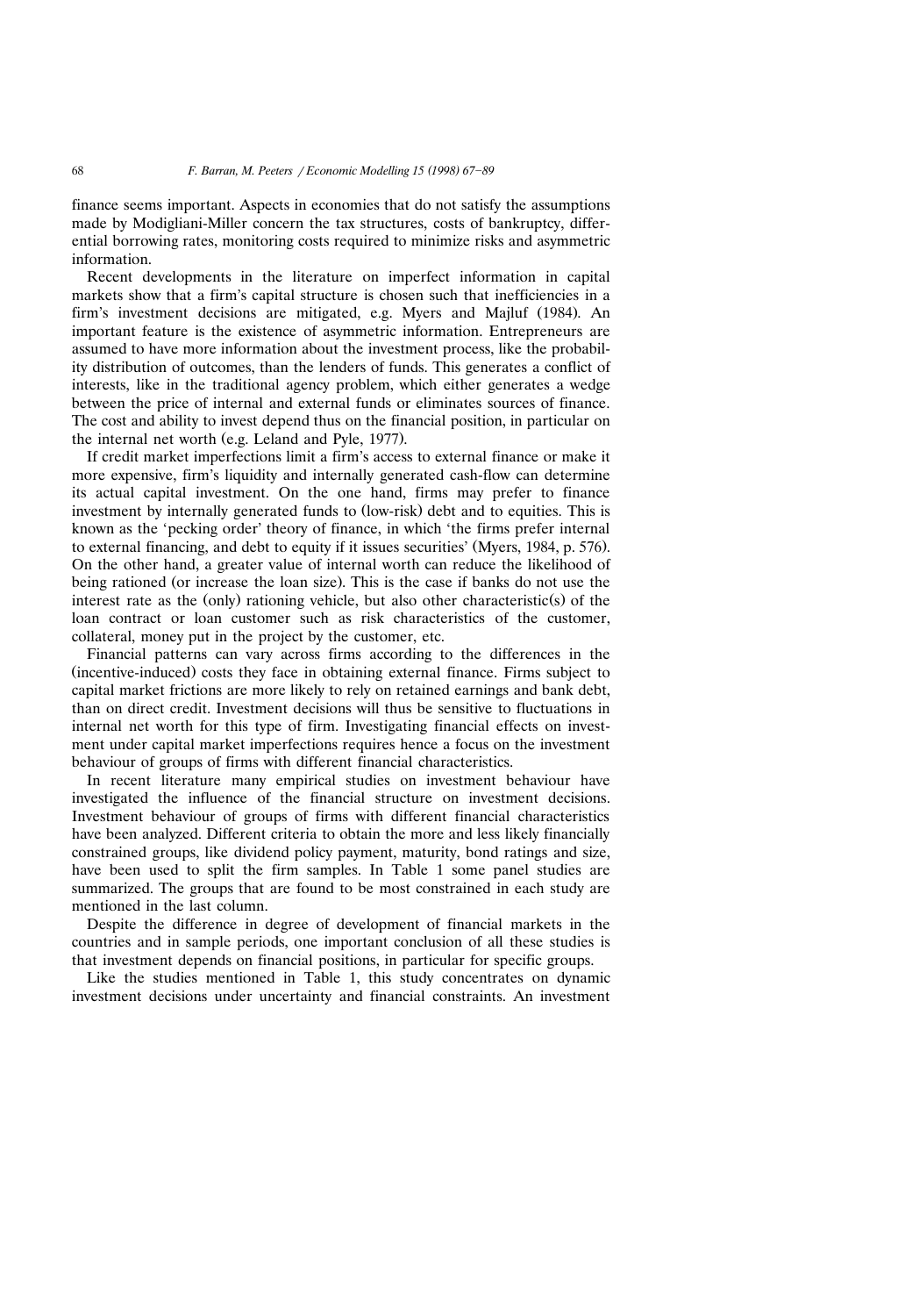| <b>Authors</b>            | Country            | Period    | No. of<br>firms | Finding: investment is more<br>constrained for firms that |
|---------------------------|--------------------|-----------|-----------------|-----------------------------------------------------------|
| Fazzari et al. (1988)     | US                 | $70 - 84$ | 422             | are young and pay low-dividend                            |
| <b>Whited (1992)</b>      | US                 | $72 - 86$ | 325             | do not have bond ratings                                  |
| Bond and Meghir (1994)    | UK                 | $71 - 86$ | 626             | pay low or no dividends                                   |
| Estrada and Vallés (1995) | Spain              | $83 - 92$ | 1508            | are 'small' and/or young                                  |
| Van Ees et al. (1996)     | <b>Netherlands</b> | $83 - 92$ | 427             | have low-payouts                                          |
| Barran (unpublished)      | Belgium            | $84 - 92$ | 436             | are not associated with a CC                              |

Table 1 Investment panel studies with financial constraints

Euler equation is derived from a dynamic optimization problem with debt ceilings and an elastic credit supply. The model is estimated by GMM with a Belgian panel data set of 1984-1992 that is for the first time used for this purpose.

A particular aspect in this study is the focus on coordination centers. Coordination centers were created in Belgium in 1982 to attract foreign investors and stimulate domestic investment. These coordination centers have as an important role the channelling of funds among firms within a center. This group relationship is likely to mitigate the asymmetric information problems and can consequently facilitate external funds for a firm associated with a coordination center (a CC-firm, for short) in comparison with a non-CC firm. Coordination centers in Belgium thus render similar services to member firms as keiretsu's in Japan (see for instance Hoshi et al., 1991).

The aim of this paper is twofold. First, we investigate whether Belgian corporate investment is affected by its liquidity and internally generated cash-flows. Second, we investigate whether coordination centers mitigate the asymmetric information problems and thus reduce the sensitivity of investment to liquidity, cash flows and debt positions of member firms.

The outline of the paper is as follows. In Sec. 2 the econometric model is specified, its model solution is derived and the testing for financial restrictions is explained. In Sec. 3 GMM results are presented. In Sec. 4 some background information and descriptive statistics on the coordination centers in Belgium is given. In Sec. 5 GMM results for CC firms and non-CC firms are presented. Sec. 6 summarizes and concludes.

# **2. The model**

In the first subsection a model is specified. The model is a neoclassical investment model where financial constraints are included, similar to Whited (1992), Hubbard et al. (1995), and Bond and Meghir (1994). In the second and third subsection the model solution and the method of testing for the financial restrictions are presented.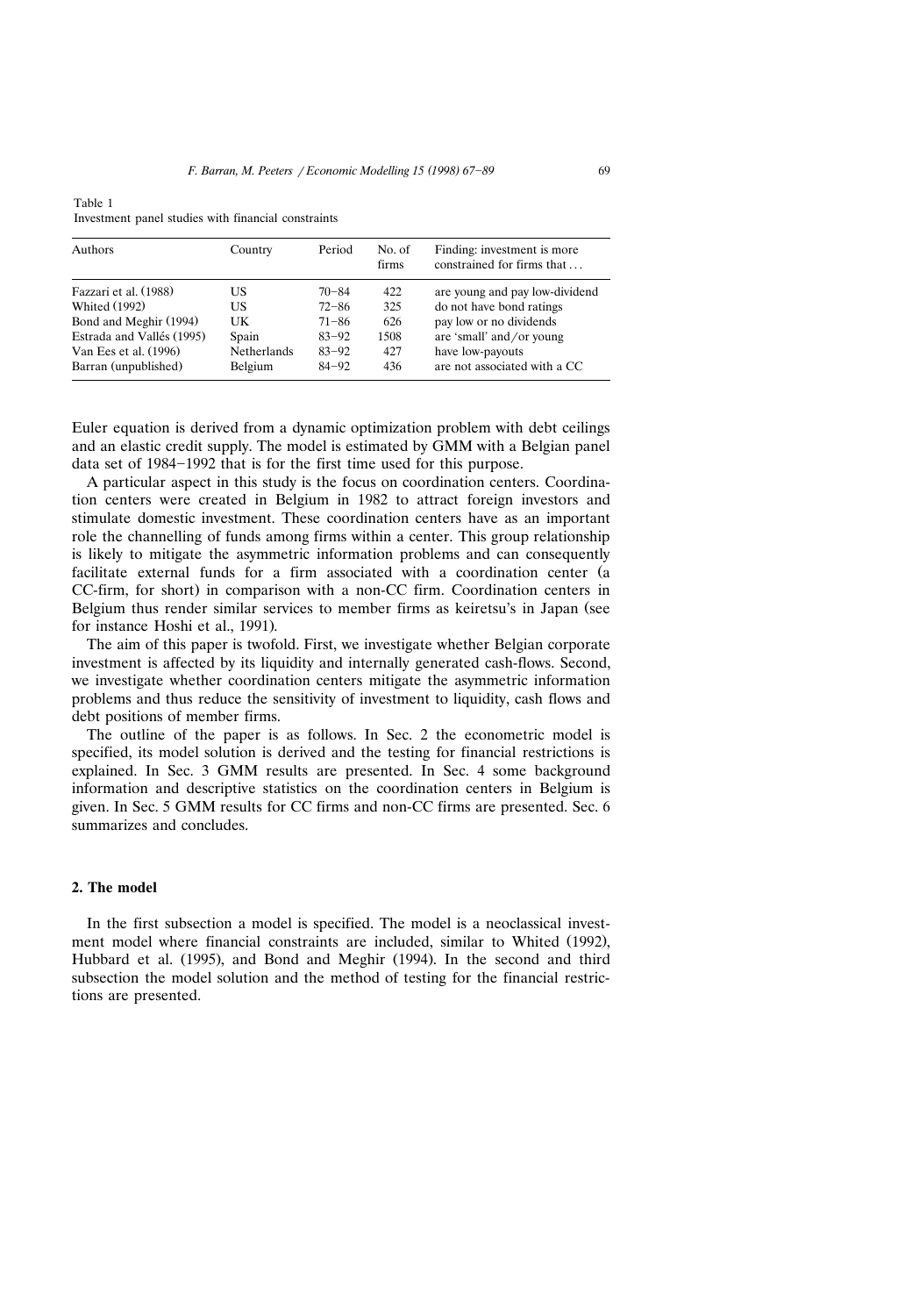#### *2.1. The model specification*

Managers are assumed to maximize the market value of the firm. This criterium function is specified as

$$
\max_{\{K_{i,t}, N_{i,t}, B_{i,t}\}_{t=0}^{\infty}} E_0 \sum_{t=0}^{\infty} \prod_{s=0}^{t-1} \beta_{i,s} (d_{i,t} - S_{i,t}). \tag{1}
$$

 $E_0$  is the rational expectations sign where the information set contains the information until period 0, *t* a time index,  $\beta_{i,s} \equiv 1/(1 + \theta_{i,s})$  where  $\theta_{i,s}$  is the nominal discount rate at the end of period *s* and  $d_{i,t}$  the after tax dividends at time period *t*.  $S_{i,t}$  is the value of new shares issued at time *t*.  $d_{i,t}$  is parameterized as

$$
d_{i,t} = (1 - \tau) [F(K_{i,t-1}, N_{i,t}) - W_t N_{i,t} - \Psi(I_{i,t}, K_{i,t-1}) - r_{i,t-1} B_{i,t-1}]
$$
  
+ 
$$
B_{i,t} - (1 - \pi_t^{\epsilon}) B_{i,t-1} - P_{s,t}^I I_{i,t} + S_{i,t}
$$
 (2)

where

 $\tau$  = the corporate income tax rate;  $K_{i,t}$  = the capital stock of firm *i* at *t*;  $I_{i,t}$  = gross investment of firm *i* at time *t*;  $N_{i,t}$  = vector of variable factor inputs by firm *i* at *t*;  $B_{i,t}$  = the amount of (long and short term) real debt of firm *i* at *t*;  $W_t$  = vector of real factor prices of firm *i* at *t*;  $r_{i,t}$  = the interest rate paid on debt at time *t*;<br> $P_{s,t}$  = the real sectoral investment price at time *t*;  $\pi_t^{\varepsilon}$  = the inflation, measured as the product price change at time *t*.

In (2)  $F(.)$  is the production function and  $\Psi(.)$  the adjustment cost function. The production function is a function of capital at period  $t - 1$  and variable factor inputs at period *t*. For capital stock it takes thus one period to become productive. The production function is assumed to be concave and to satisfy further Inada assumptions. The adjustment cost function is assumed to be convex. It is thus costly to change the capital stock quickly.

Capital stock accumulates according to the standard capital accumulation rule, i.e.

$$
K_{i,t} = I_{i,t} + (1 - \delta)K_{i,t-1} \iff I_{i,t} = K_{i,t} + (\delta - 1)K_{i,t-1},
$$
\n(3)

where  $\delta$  represents the constant economic depreciation rate.

In addition to the equality restrictions  $(2)$  and  $(3)$  a non-negativity restriction on dividends must hold. This is guaranteed by

$$
d_{i,t} \geq 0,\tag{4}
$$

and will be associated with the Kuhn-Tucker multiplier  $\lambda_{i,t}$ . Furthermore, a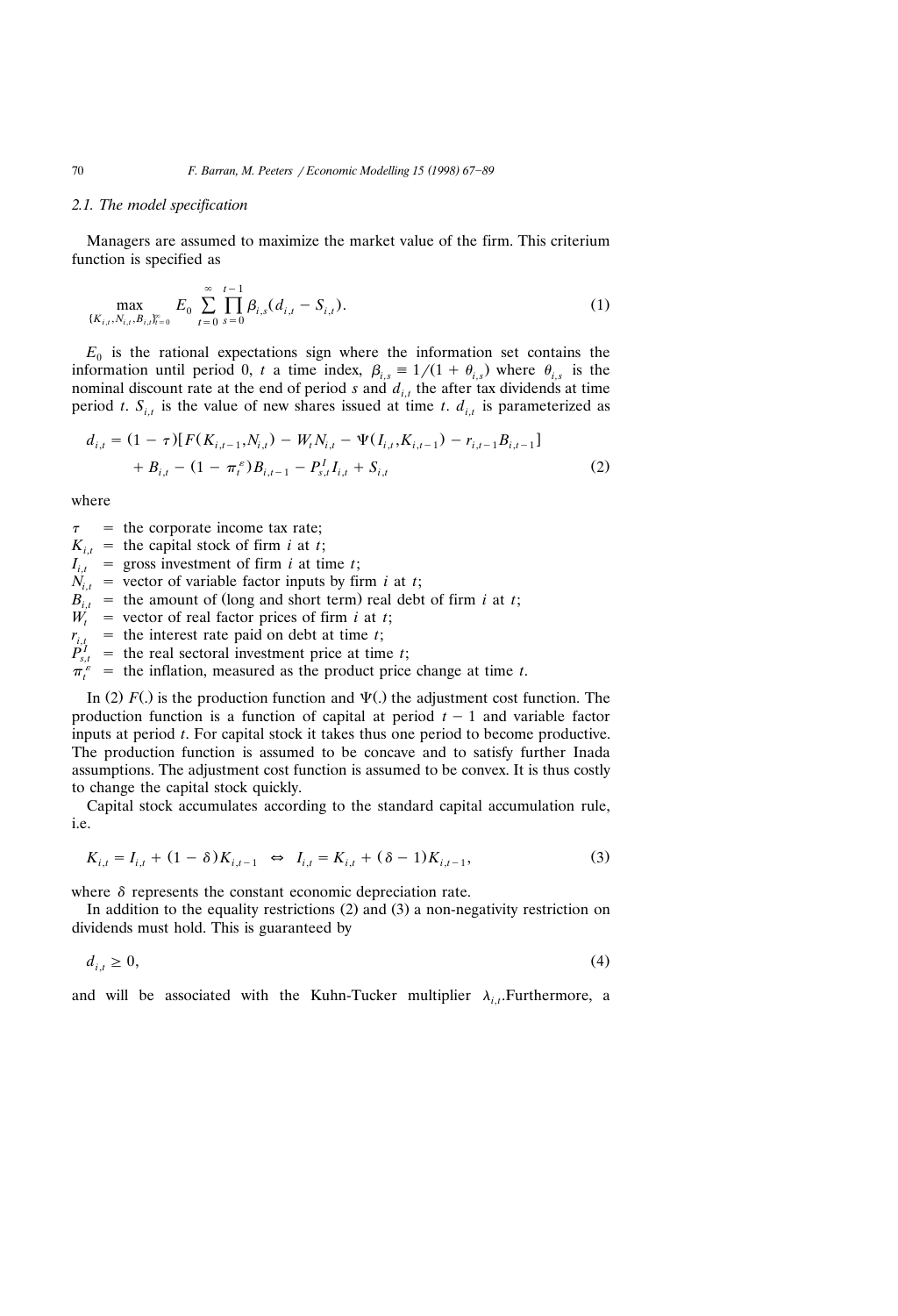transversality condition is to be imposed on debt as

$$
\lim_{T \to \infty} \prod_{s=0}^{T-1} \beta_{i,s} B_{i,T} = 0.
$$
\n(5)

This restriction excludes the possibility to borrow money, in order to pay dividends, at the end of the time horizon.

The existence of credit market imperfections can constrain firms financially, either by means of credit rationing or by increases in the cost of debt. Because these two regimes can exist simultaneously for different firms or at different times for the same firm, we specify both. First, following Whited (1992) we assume that firms have a debt ceiling  $B_{i,t}^*$ . This is specified as

$$
B_{i,t} \leq B_{i,t}^*,\tag{6}
$$

where  $B_{i,t}^*$  is the maximum amount that the firm can borrow at time *t*. This constraint will be associated with the Kuhn-Tucker multiplier  $\gamma_{i,t}$  in the model solution in the next section.

Second, as in Bond and Meghir (1994) and Estrada and Vallés (1995) we assume that each firm faces an elastic credit supply curve that is known to the firm. This curve can be specified as

$$
r_{i,t} = r_{f,t} + \Omega(B_{i,t}, K_{i,t}, F_{i,t}),
$$
\n(7)

where  $r_{f,t}$  is the risk-free interest rate and  $\Omega(x) \geq 0$  is a function that is to be specified further.

#### *2.2. The model solution*

The criterium function  $(1)$  is maximized subject to restrictions  $(2)$ ,  $(3)$ ,  $(4)$ ,  $(5)$ ,  $(6)$ , and  $(7)$ . As is common in these kind of models, the restriction  $(5)$  will be disregarded. The expressions for  $d_{i,t}$  and  $I_{i,t}$  given by (2) and (3), respectively, are thereafter substituted in the criterium function (1).

The Euler equations are then found by taking the derivative of the criterium function with respect to  $N_{i,t}$ ,  $K_{i,t}$  and  $B_{i,t}$ . They are given by

$$
F_N(K_{i,t-1}, N_{i,t}) = W_t
$$
\n
$$
E_t \beta_{i,t} \left\{ \frac{1 + \lambda_{i,t+1}}{1 + \lambda_{i,t}} \left[ F_K(K_{i,t}, N_{i,t+1}) - \Psi_K(K_{i,t}, I_{i,t+1}) \right] + (1 - \delta) \left( \Psi_I(K_{i,t}, I_{i,t+1}) + \frac{P_{s,t+1}^I}{1 - \tau} \right) - \frac{\partial r_{i,t}}{\partial K_{i,t}} B_{i,t} \right\} = \Psi_I(K_{i,t-1}, I_{i,t}) + \frac{P_{s,t}^I}{1 - \tau}
$$
\n(9)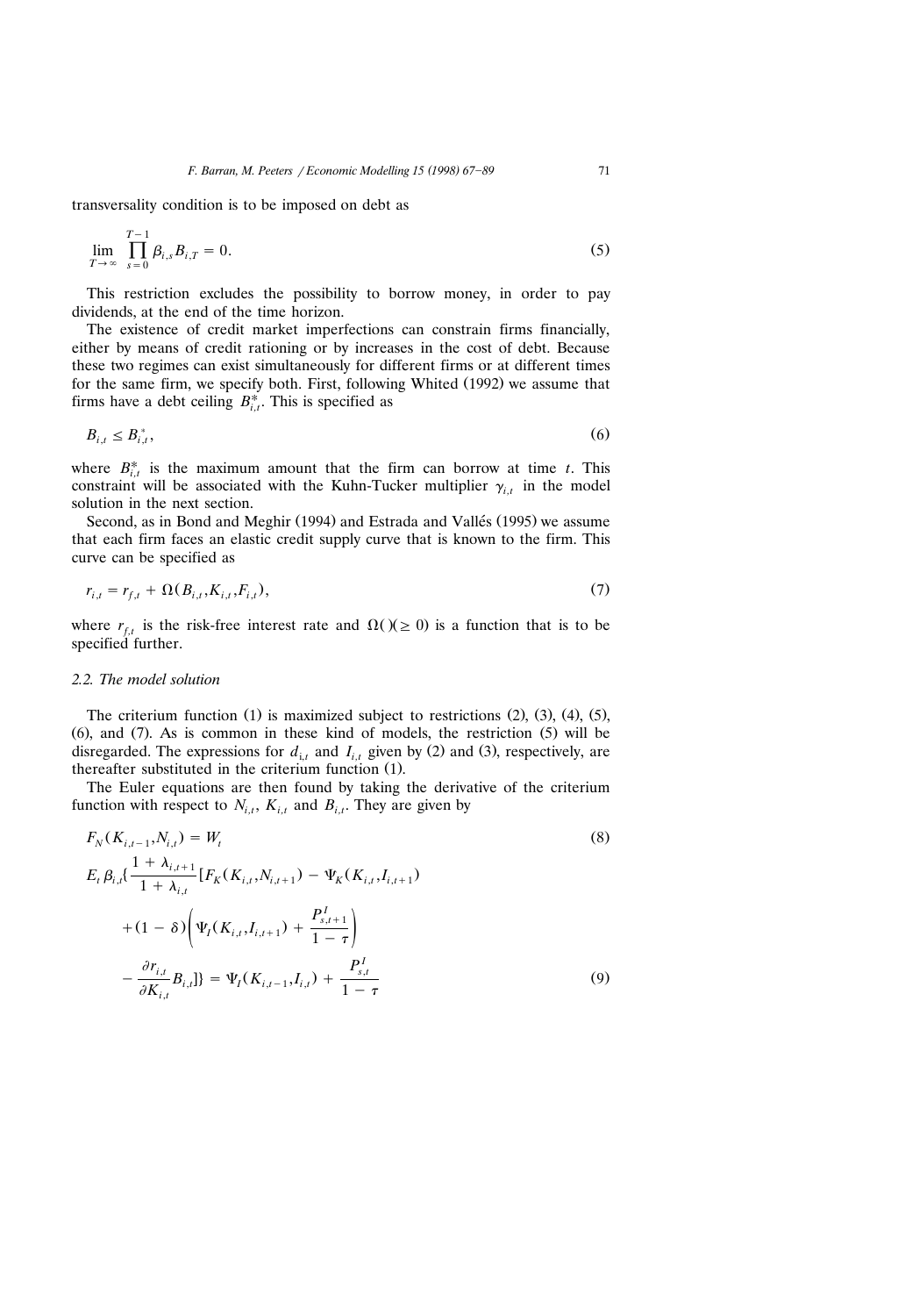72 **F. Barran, M. Peeters** / Economic Modelling 15 (1998) 67-89

$$
\beta_{i,t} \left[ 1 + (1 - \tau) \left( r_{i,t} + \frac{\partial r_{i,t}}{\partial B_{i,t}} B_{i,t} \right) - \pi_{t+1}^s \right] E_t (1 + \lambda_{i,t+1}) + \gamma_{i,t} = 1 + \lambda_{i,t}.
$$
\n(10)

 $\Psi_I$ (.) and  $\Psi_K$ (.) are the first derivative of the adjustment cost function with respect to the first and the second argument, respectively.

From  $(10)$  it follows that

$$
\beta_{i,t} \frac{1 - \Lambda_{i,t}}{1 + (1 - \tau) \left( r_{i,t} + \frac{\partial r_{i,t}}{\partial B_{i,t}} B_{i,t} \right) - \pi_{t+1}^{\varepsilon}} \frac{1 + \lambda_{i,t}}{1 + E_t \{\lambda_{i,t+1}\}} \text{ where } \Lambda_{i,t} \equiv \frac{\gamma_{i,t}}{1 + \lambda_{i,t}}
$$
\n(11)

Notice that if the assumption of risk neutrality and perfect capital markets holds, i.e. the required return on equity equals the after tax return on debt,

$$
\theta_{i,t} = (1 - \tau) \left( r_{i,t} + \frac{\partial r_{i,t}}{\partial B_{i,t}} B_{i,t} \right) - \pi_{t+1}^{\varepsilon} \Leftrightarrow
$$
\n
$$
\beta_{i,t} = \frac{1}{1 + (1 - \tau) \left( r_{i,t} + \frac{\partial r_{i,t}}{\partial B_{i,t}} B_{i,t} \right) - \pi_{t+1}^{\varepsilon}}
$$
\n(12)

since  $\beta_{i,t} \equiv 1/(1 + \theta_{i,t})$ . Then notice that this expression equals the expression for (11) where  $\gamma_{i,t} = \lambda_{i,t} = E_t[\lambda_{i,t+1}] = 0.$ 

Substituting  $(11)$  in  $(9)$  reduces the first order condition of capital to

$$
\beta_{i,t}^{*} \{ F_{K}(K_{i,t}, N_{i,t+1}) - \Psi_{K}(K_{i,t}, I_{i,t+1}) + (1 - \delta) \left( \Psi_{I}(K_{i,t}, I_{i,t+1}) + \frac{P_{s,t+1}^{I}}{1 - \tau} \right) \newline - \frac{\partial r_{i,t}}{\partial K_{i,t}} \} - \Psi_{I}(K_{i,t-1}, I_{i,t}) - \frac{P_{s,t}^{I}}{1 - \tau} = \varepsilon_{i,t+1} \newline \text{where } \beta_{i,t}^{*} \equiv \frac{1 - \Lambda_{i,t}}{1 + (1 - \tau) \left( r_{i,t} + \frac{\partial r_{i,t}}{\partial B_{i,t}} B_{i,t} \right) - \pi_{t+1}^{\varepsilon} }
$$
\n(13)

The unobserved terms in  $(13)$  are substituted by their realisations by which an error term,  $\varepsilon_{i,t+1}$  with mean zero and uncorrelated with the information set available to the firm at time *t*, is added to the Euler equation. Note that if  $\Lambda_{i,t}$  is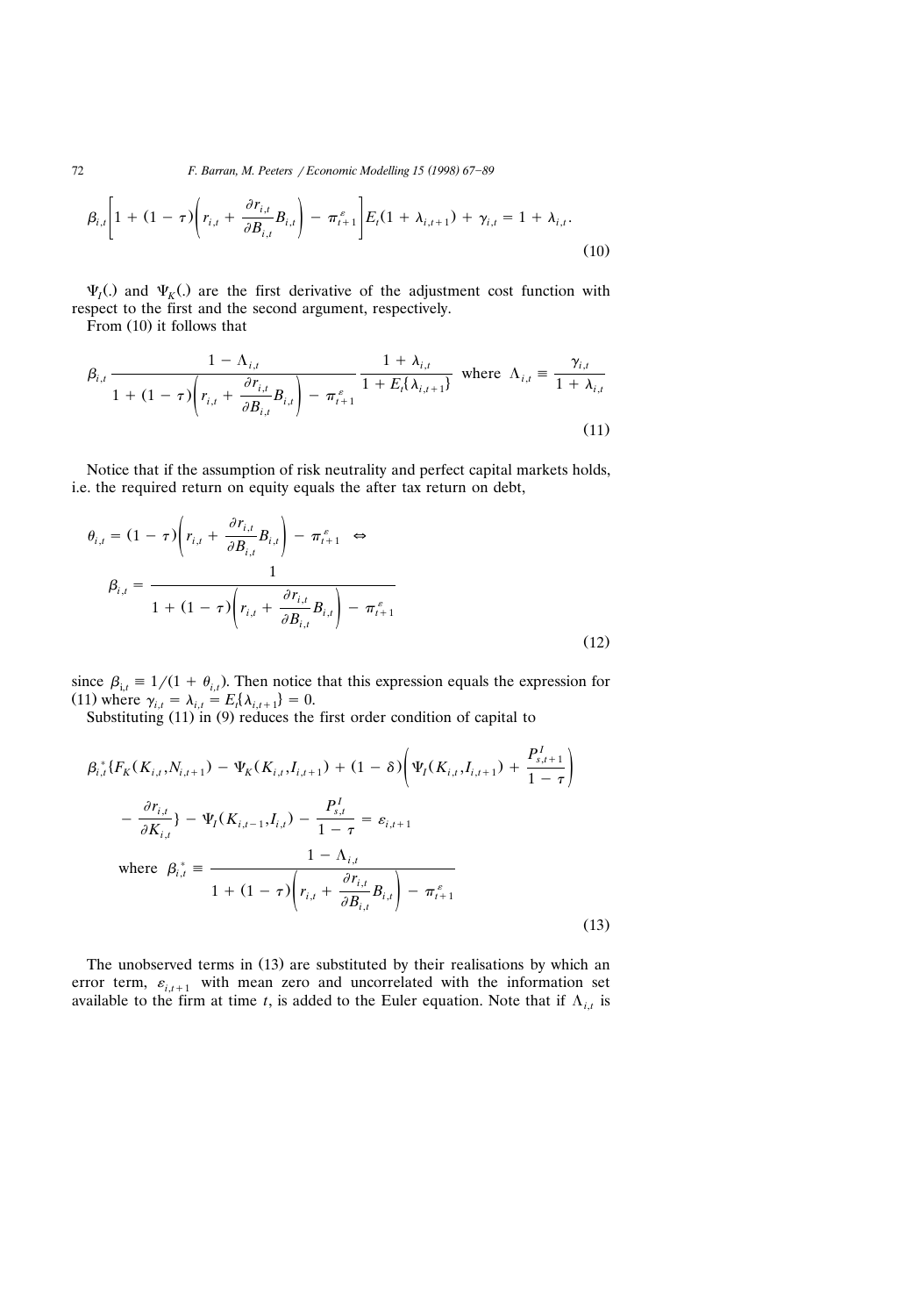set equal to zero, the error term contains

$$
-\Lambda_{i,t}\left\{F_K(K_{i,t}, N_{i,t+1}) - \Psi_K(K_{i,t}, I_{i,t+1}) + (1 - \delta)\right\}
$$

$$
\times \left(\Psi_I(K_{i,t}, I_{i,t+1}) + \frac{P_{s,t+1}^I}{I - \tau}\right) - \frac{\partial r_{i,t}}{\partial K_{i,t}}B_{i,t}\right\}
$$
(14)

Under perfect capital markets this is not a problem since  $\gamma_{i,t} = \lambda_{i,t} = E_t[\lambda_{i,t+1}]$  $= 0$ . Thus, using financial variables as instruments in the estimations is valid since they are uncorrelated with the disturbance term  $\varepsilon_{i,t+1}$ . However, if financial markets are not perfect,  $\Lambda_{i,t}$  will be different from zero and the financial variables cannot be used as instruments since they would be correlated with the residuals.<sup>1</sup> If the financial markets are not perfect, fixed investment and financial positions are not independent.

In order to estimate (13) we have to parameterize  $F_K(K_{i,t}, N_{i,t+1})$  and  $\Psi(K_{i,t-1}, I_{i,t})$ . Under the assumption of linear homogeneity of the production function the equality

$$
F(K_{i,t-1}, N_{i,t}) = F_K(K_{i,t-1}, N_{i,t}) K_{i,t-1} + F_N(K_{i,t-1}, N_{i,t}) N_{i,t}
$$
\n(15)

holds. In this expression  $F_K$  and  $F_N$  are the marginal productivity of capital at period  $t - 1$  and labour at *t*, respectively. Rewriting (15) and substituting (8) gives

$$
F_K(K_{i,t-1}, N_{i,t}) = \frac{F(K_{i,t-1}, N_{i,t}) - \mu W_t N_{i,t}}{K_{i,t-1}}
$$
\n(16)

where  $\mu = 1$ . Like in Whited (1992)  $\mu$  is a parameter to be estimated in our model. This allows us to estimate the existence of market power. If there is no market power,  $\mu = 1$  (see also Whited, 1992).

For the adjustment cost function the rather standard quadratic specification

$$
\Psi(K_{i,t-1},I_{i,t}) = \frac{\alpha}{2} \left( \frac{I_{i,t}}{K_{i,t-1}} - c \right)^2 K_{i,t-1}
$$
\n(17)

was chosen. The constant *c* is a target value geared towards  $I_{i,t}/K_{i,t-1}$ . The derivatives of the adjustment cost function are then given by

$$
\Psi_{I}(K_{i,t-1},I_{i,t}) = \alpha \left(\frac{I_{i,t}}{K_{i,t-1}} - c\right)
$$
\n(18)

$$
\Psi_K(K_{i,t-1},I_{i,t}) = -(1-\delta)\Psi_I(K_{i,t-1},I_{i,t}) - \frac{\alpha}{2}\left[\left(\frac{I_{i,t}}{K_{i,t-1}}\right)^2 - c^2\right]
$$
(19)

 $1$ In the following section this is shown by the rejection of the test for overidentifying restrictions, i.e. the Sargan test.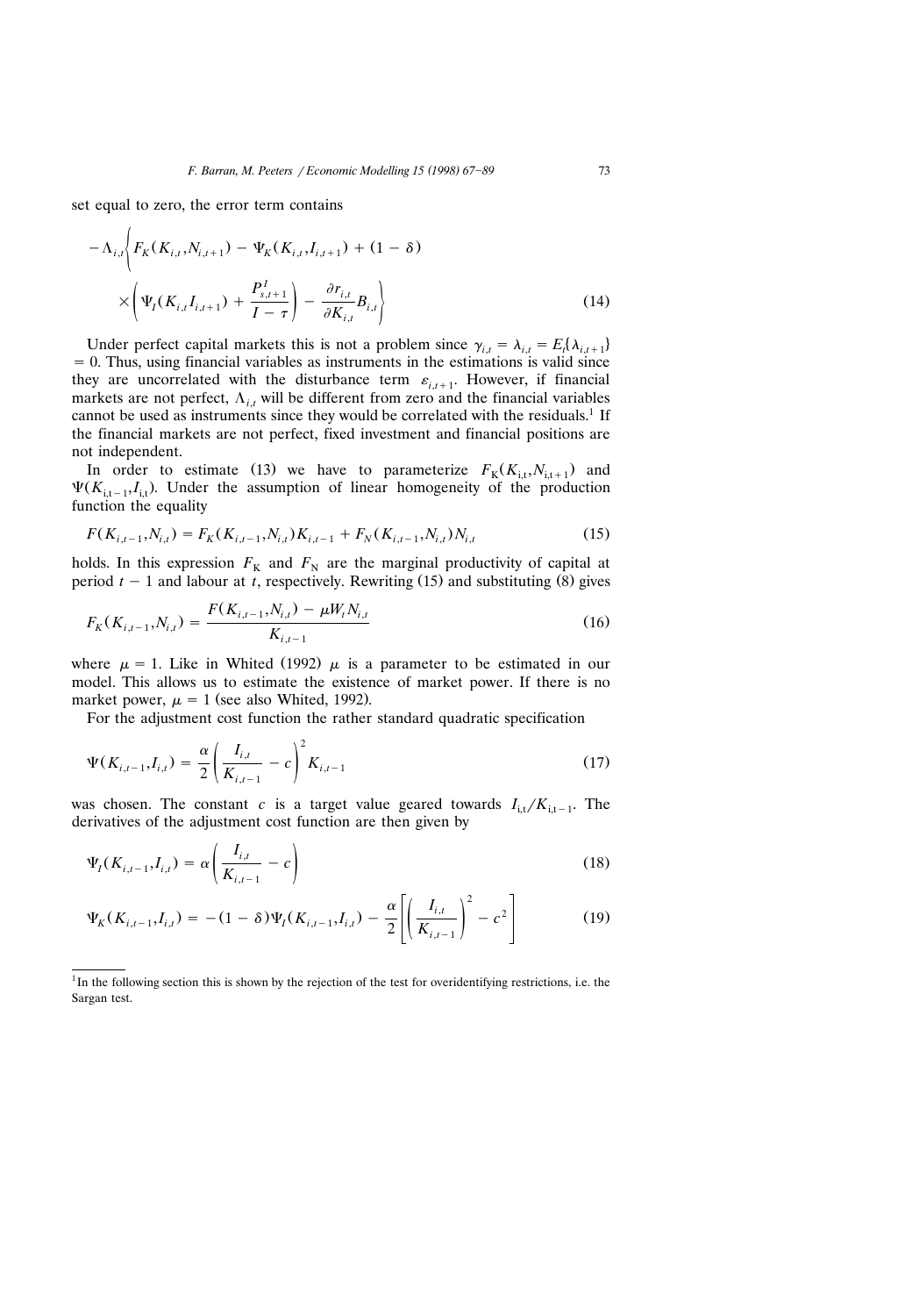Substituting  $(18)$ ,  $(19)$  and  $(16)$  in  $(13)$  we get

$$
\beta_{i,t}^{*} \left[ \frac{F(K_{i,t}, N_{i,t+1}) - \mu W_{i,t+1} N_{i,t+1}}{K_{i,t}} + \frac{\alpha}{2} \left( \frac{I_{i,t+1}}{K_{i,t}} \right)^{2} + (1 - \delta) \times \left( \alpha \frac{I_{i,t+1}}{K_{i,t}} + \frac{P_{s,t+1}^{I}}{1 - \tau} \right) - \frac{\partial r_{i,t}}{\partial K_{i,t}} B_{i,t} \right] - \alpha \frac{I_{i,t}}{K_{i,t-1}} - \frac{P_{s,t}}{1 - \tau} + c_{i,t} + f_{i} + s_{t} = \varepsilon_{i,t+1}
$$
\n(20)

where  $c_{i,t} \equiv \alpha c [1 - ((1 - \delta) + c/2) \beta_{i,t}^*]$  and  $f_i$  is a (fixed) firm effect,  $s_t$  a time effect and  $\varepsilon_{i,t+1}$  the forecast error.

#### *2.3. Testing for the financial restrictions*

As discussed previously, financial restrictions in intertemporal investment models have empirically been tested by means of (i) constraints on the level of debt  $(e.g. White, 1992)$  or (ii) by (specifications on) the cost of debt. In the econometric model presented in the previous section both aspects are incorporated by  $(6)$  and  $(7)$ .

The degree of the debt level constraints is measured by  $\gamma_{i,t}$  in (6). This parameter is the shadow value of internal funds. If  $\gamma_{i,t} = 0$  the firm is not constrained. In this case  $\Lambda_{i,t} = 0$  and  $\beta_{i,t}^*$  equals the 'traditional' discount factor if additionally  $\lambda_{i,t} = E_i \{ \lambda_{i,t+1} \} = 0$ . If a firm is debt constrained,  $\gamma_{i,t} > 0$ .

Note also that  $\lambda_{i,t} = E_t(\lambda_{i,t+1}) = 0$  does not necessarily mean that firms that pay dividends are not debt-constrained. If the opportunity costs of cutting dividends is higher than the shadow value of internal funds, dividends will be paid even if the firm is debt-constrained (see also Bond and Meghir, 1994).

As the shadow values  $\lambda_{i,t}$  and/or  $\gamma_{i,t}$  cannot be estimated directly, a specification is needed. As in Whited (1992), we assume that  $\Lambda_{i,t}$  depends on financial variables that measure the financial distress of the firm. We adopt the specification

$$
\Lambda_{i,t} = c_1 \left( \frac{B_{i,t}}{L_{i,t}} \right) + c_2 \left( \frac{B_{i,t}}{L_{i,t}} \right)^2 + c_3 \left( \frac{r_{i,t} B_{i,t}}{r_{i,t} B_{i,t} + C F_{i,t}} \right) + c_4 \left( \frac{r_{i,t} B_{i,t}}{r_{i,t} B_{i,t} + C F_{i,t}} \right)^2
$$
  
+ 
$$
c_5 \left( \frac{B_{i,t} - F_{i,t}}{K_{i,t}} \right) + c_6 \left( \frac{B_{i,t} - F_{i,t}}{K_{i,t}} \right)^2 + \varepsilon_{i,t}^{\Lambda}
$$
(21)

where  $\frac{B_{i,t}}{L_{i,t}}$  is the debt to assets ratio,  $\frac{r_{i,t}B_{i,t}}{r_{i,t}B_{i,t} + CF_{i,t}}$  is the interest coverage measured as the interest expenses divided by the interest expenses plus cash flow and  $\frac{B_{i,t} - F_{i,t}}{K_{i,t}}$  is the net debt defined as the debt minus financial assets divided by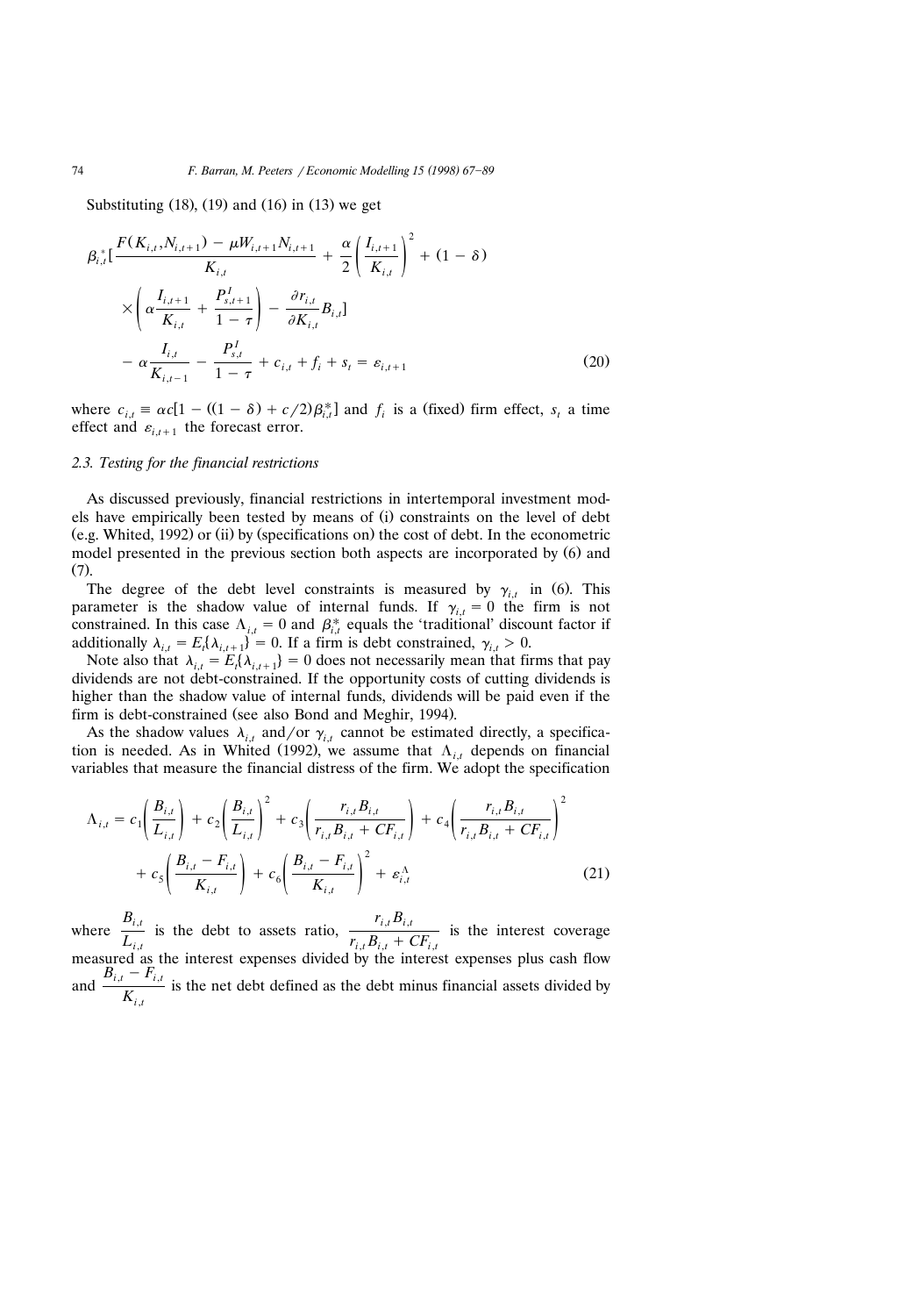the capital stock. The  $c_j$  (where  $j = 1,2...$  6) are parameters to be estimated and  $\varepsilon_{i,t}^{\Lambda}$  represents a white noise disturbance.

If  $c_5 = c_6 = 0$  this specification equals the specification of Whited (1992). Like in Whited's study, we thus concentrate on  $\Lambda_{i,t}$  since  $\lambda_{i,t}$  and  $\gamma_{i,t}$  cannot be identified simultaneously. Notice that the larger  $\Lambda_{i,t}$  is, the more debt-constrained at *t* the firm is.

The alternative approach to test for financial constraints, i.e. tests on the cost of debt  $(r_i)$ , rely on the assumption of an elastic credit supply curve of financial institutions. Bond and Meghir  $(1994)$  and Estrada and Vallés  $(1995)$  specify the individual interest rate as a linear function of the (net) debt to capital ratio, i.e.

$$
r_{i,t} = r_{f,t} + b \left( \frac{B_{i,t} - F_{i,t}}{K_{i,t}} \right)
$$
 (22)

where  $r_{f,t}$  is a (riskless) interest rate; *b* is a parameter to be estimated and assumed to be positive. From an economic point of view this financial restriction is very different from  $(21)$ . The entrepreneur of the model specified in the previous section that takes an investment decision and faces (22), accounts for the fact that the firms individual interest rate is influenced by the choice of the capital stock and debt level since the terms  $\partial r_{i,t}/\partial K_{i,t}$  and  $\partial r_{i,t}/\partial B_{i,t}$  appear in the model solution. The same entrepreneur, though, does not take into account cost effects or (future) debt restrictions by the specification  $(21)$ .

In the empirical analyses presented in the next section we (unfortunately) had to assume  $b = 0$ . The reason is purely econometrical. Substituting  $(22)$  in the econometrical model entails that the parameter *b* appears in the denominator of  $\beta_{i,t}^*$  and in the part  $\partial r_{i,t}/\partial K_{i,t}$  in (20). As there is not much variation in  $\beta_{i,t}^*$  convergence problems are encountered when estimating *b*. If another (individual interest) specification is taken in which, for instance,  $\partial r_{i,t}/\partial K_{i,t} = 0$ , the parameter *b* is not even identified at all. It has a tendency to go to infinity in order to minimize the criterium function. For these reasons  $b = 0$  is maintained in further analyses.

#### **3. Estimation results with Belgian panel data 1984–1992**

The model (20) is estimated by the Generalized Method of Moments (GMM), see Hansen (1982), with a balanced sample that contains 436 firms. The GMM-procedure of TSP is used. For each model a system of annual equations with cross equation restrictions is estimated. The structural parameters are thus estimated directly. The convergence tolerance is 0.001. Corrections for conditional heteroscedasticity are made and the Bartlett kernel is used to ascertain the positive definiteness of the covariance matrix.

Before estimating the investment model (20) first differences are taken to eliminate the fixed effect  $f_i$ . The disturbance is hence a first order moving average and variables at least one period lagged are (theoretically) valid instruments. Different sets of instruments are used to test for the choice of instruments. For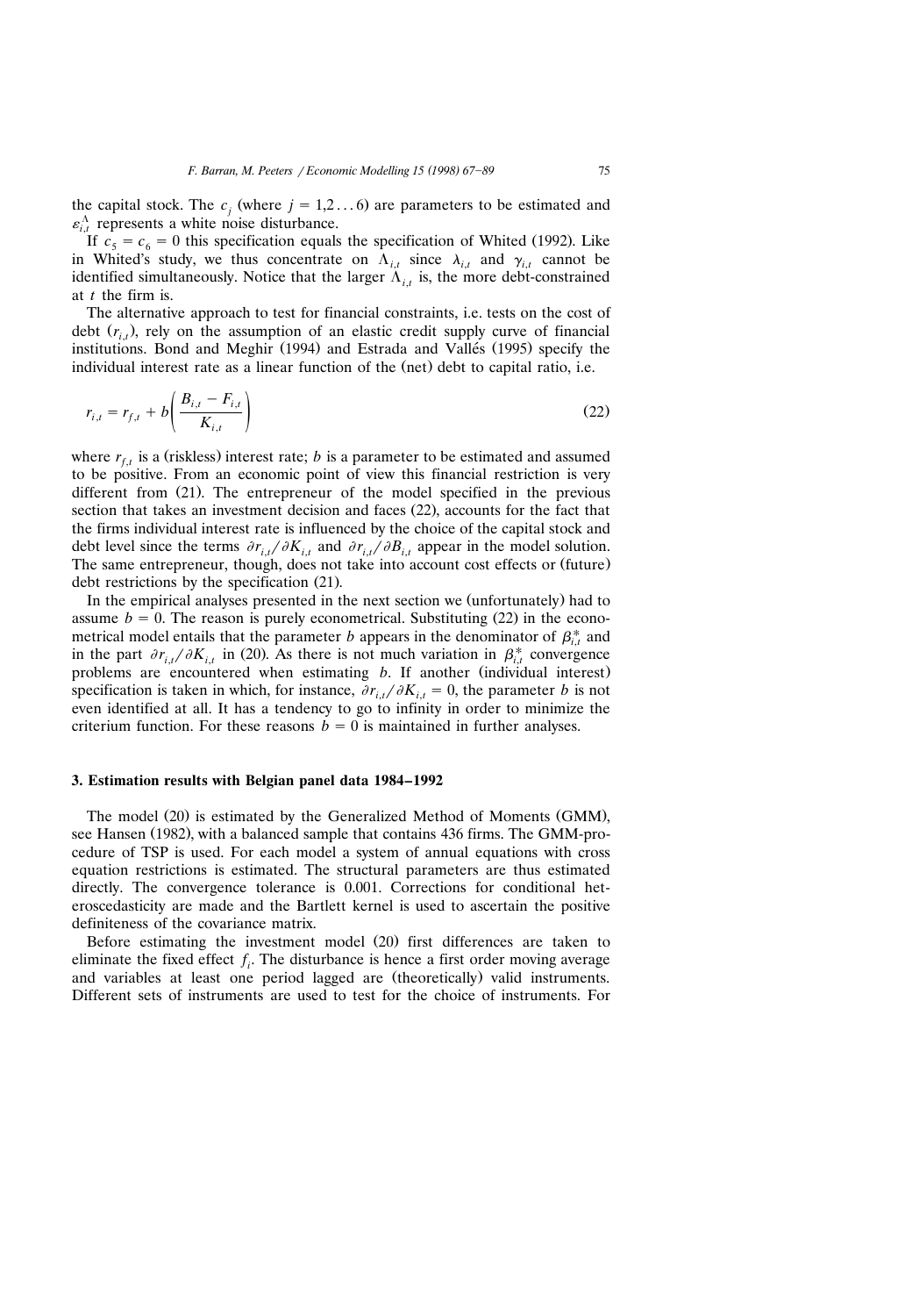| Instruments   | Real<br>variables  | D.f. | Real and<br>financial<br>Variables | D.f. |
|---------------|--------------------|------|------------------------------------|------|
| $t-1,t-2,t-3$ | 64.2<br>(0.33)     | 60   | 123.1<br>(0.48)                    | 123  |
| $t-2,t-3$     | 43.1<br>(0.43)     | 42   | 77.3<br>(0.76)                     | 87   |
| $t-1$         | 20.2<br>(0.16)     | 15   | $45.9*$<br>(0.07)                  | 33   |
| $t-2$         | $21.7**$<br>(0.04) | 12   | 31.4<br>(0.26)                     | 27   |

Table 2 Tests on choice of instruments

Real instrumental variables used are  $Y_{i,t}/K_{i,t-1}$ ,  $C_{i,t}/K_{i,t-1}$ ,  $I_{i,t}/K_{i,t-1}$ . Financial instrumental variables used are  $CF_{i,t}/K_{i,t}$ ,  $B_{i,t}/L_{i,t}$ ,  $(B_{i,t} - F_{i,t})/K_{i,t}$ . The figures are the Sargan statistics, calculated as the number of observations multiplied by the optimum criterium value. Df are the degrees of freedom. The figures in brackets are the *P*-values.

\*\* Significant at the 5% level, \*significant at the 10% level.

these tests the model (20) is estimated disregarding financial decisions, i.e.  $\gamma_{i,t}$  =  $\lambda_{i,t} = E_t[\lambda_{i,t+1}] = \partial r_{i,t}/\partial K_{i,t} = \partial r_{i,t}/\partial B_{i,t} = 0$ . Sargan-statistics of the model with different instrument sets are presented in Table 2.

The column 'Real variables' presents the Sargan or *J*-statistics where the variables  $Y_{i,t}/K_{i,t-1}, C_{i,t}/K_{i,t-1}, I_{i,t}/K_{i,t-1}$  are used as instruments. In the first line these variables are lagged once, twice . . . etc. according to Arellano and Bond  $(1991)$ . The equation of 1987 (in first differences) is thus instrumented with the variables of 1985, the equation of 1988 (in first differences) with instruments of  $1985-1986, \ldots$  and the equation of 1992 (in first differences) with variables of  $1985-1990$ . In the second line variables lagged twice, lagged three periods  $\dots$  etc. are taken, whereas in the third and fourth line only variables lagged once and lagged twice are taken, respectively. In the column 'Real and financial variables' the financial variables  $CF_{i,t}/K_{i,t}$ ,  $B_{i,t}/L_{i,t}$ ,  $(B_{i,t} - F_{i,t})/K_{i,t}$  are included additionally.

We first test the validity of instruments at  $t - 1$ . The Sargan statistic of the model with instruments  $t - 1$ ,  $t - 2$ ,  $t - 3$ ... is neither rejected at the 30% level for the set with real variables nor for the set with both real and financial variables. A comparison of the parameter estimates  $-$  not presented here  $-$  shows that there are no significant differences between using the set  $t - 1$ ,  $t - 2$ ,  $t - 3$ ... and the set  $t - 2$ ,  $t - 3$ .... This allows us to continue with instruments that are lagged once.

As we want to know whether it is important to include instruments that are lagged more than one period, we test the set  $t - 1$ ,  $t - 2$ ,  $t - 3$ ... against the set with only  $t - 1$  (see line three). A comparison renders  $64.2 - 20.2 = 44.0$  with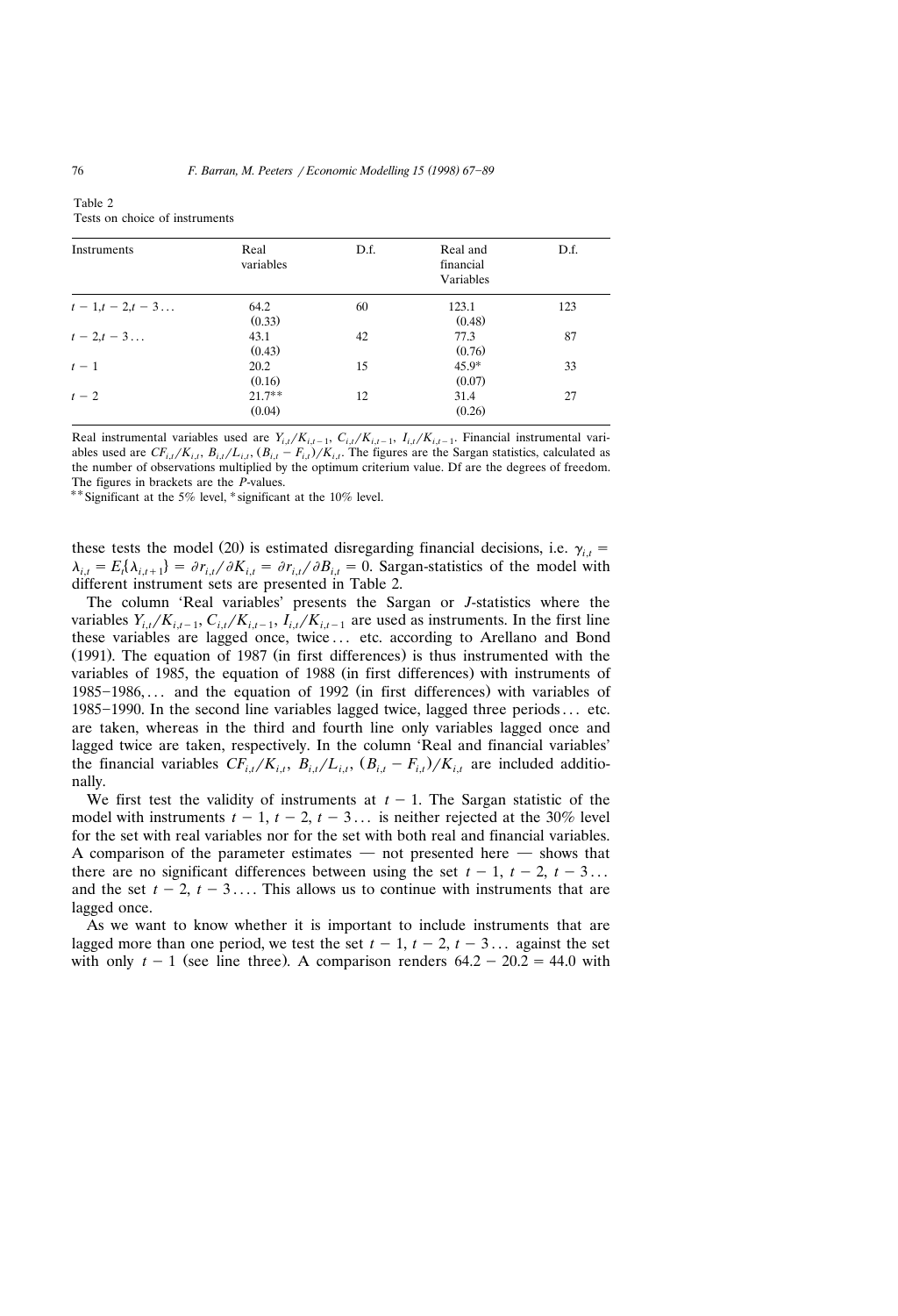$60 - 15 = 45$  degrees of freedom, a statistic that is accepted at the 50% level. This implies that choosing the smallest set of instruments, i.e.  $t - 1$ , is not rejected against the alternative. A similar comparison for the sets with real and financial variables leads to the same conclusion. For this reason we will not use all available moment conditions but continue with instruments lagged once (see also Bond and Meghir, 1994).

Further tests (not shown here) with instrumental variables differenced once, do not render parameter estimates that are very different from the ones obtained here. For this reason we continue with the instrument set  $t - 1$  of real (and financial) variables in levels.<sup>2</sup>

In order to verify the importance of financial factors in investment decisions by Belgian firms the neoclassical investment model is estimated under the assumption of perfect capital markets. The model (20) is thus estimated where  $\Lambda_{i,t} = 0$ . Real and financial variables are used  $-$  as in Table 2  $-$  as instruments. If financial markets are perfect indeed and the model is correctly specified, the test for overidentifying restrictions must be accepted.

In the left part of Table 3 the GMM estimation results for the model without financial constraints are given. The parameter estimate for  $\mu$  is highly significant and, as predicted by the theory, close to one. The parameter  $\alpha$  is significant also, but in contradiction to the theory on convex adjustment costs, negative. The Sargan statistic of this model is rejected at the 6% level. This can indicate that the financial variables are important and correlate significantly with the error terms here.

In the right part of Table 3 the GMM results are given for the model where  $\lambda_{i,t}$ is specified as in (21). The six parameters  $c_j$  where  $j = 1,2...$  6 are estimated without causing any convergence or identification problems. These results show that the variable debt to liabilities is important since the parameters  $c_1$  and  $c_2$  are highly significant. The coverage and net debt to capital ratio seem less important. The mark-up  $\mu$  is higher than in model 1 and the adjustment cost parameter is no longer significant.

The Sargan test shows further that the model is accepted at the 28% level. In comparison with the model without financial constraints, this second model with financial constraints thus performs better. Tests on the financial variables further show that the variable debt to liabilities is most important. The hypothesis  $H_{01}$ :  $c_1 = c_2 = 0$  that is tested with a Wald test — with two degrees of freedom — has a test statistic 18.2. This hypothesis is thus rejected. Similar tests for the other two financial variables, shown in the bottom part of column four are accepted.

<sup>&</sup>lt;sup>2</sup>An important aspect of the model with  $t - 1$  instruments is that it is accepted at the 10% level when only real variables are used, while it is rejected when real and financial variables are used. This can indicate that the financial variables are correlated with the error term possibly due to the ommission of financial variables in the model here (see also the comments under  $(13)$ ). This result was a.o. confirmed in Estrada and Vallés (1995), Table 1.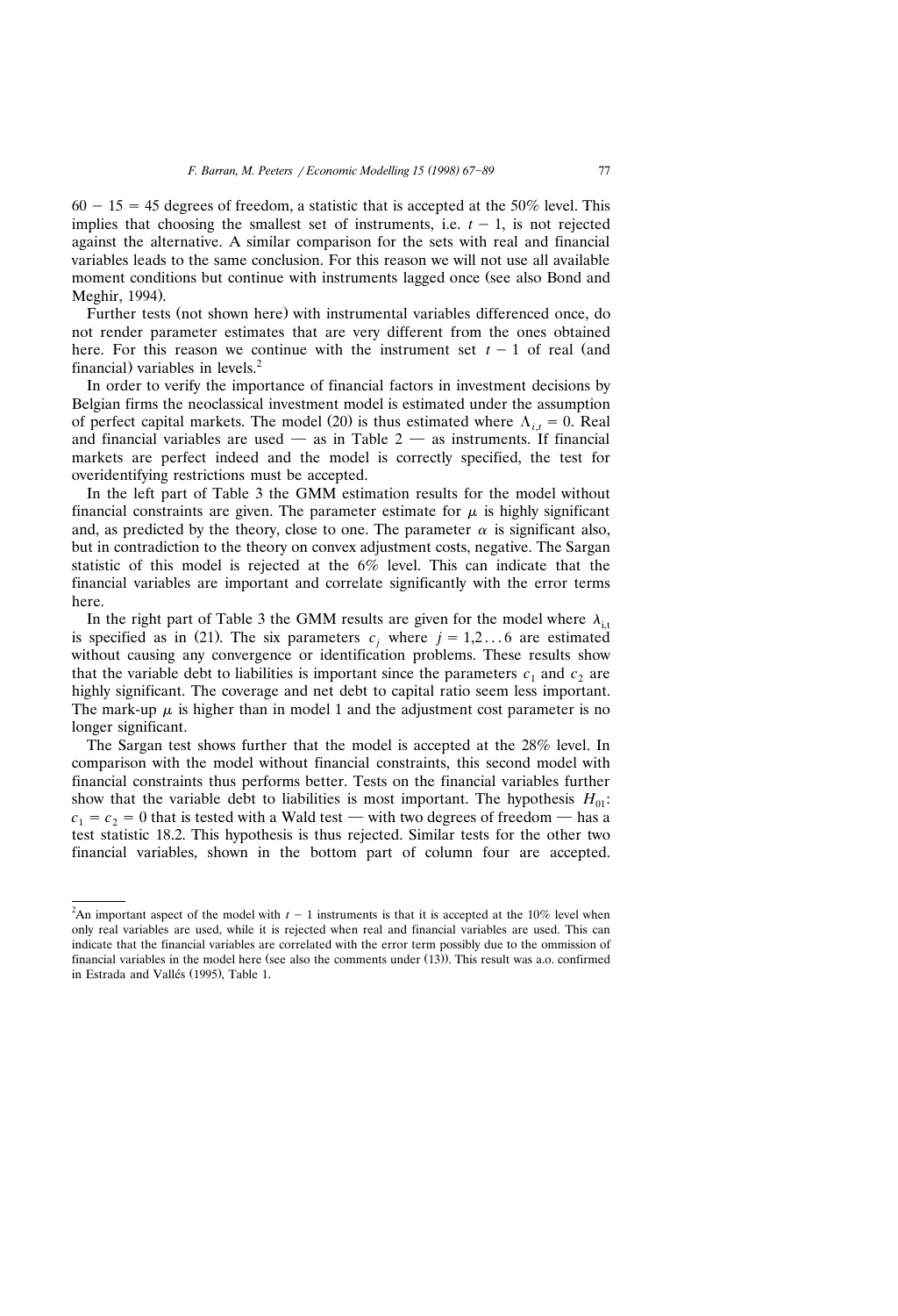| Parameters                                          | Model 1: no           | Model 2:              |
|-----------------------------------------------------|-----------------------|-----------------------|
|                                                     | financial constraints | financial constraints |
|                                                     | Total sample          | Total sample          |
| $\mu$                                               | $1.04**$              | $1.08**$              |
| [Mark-up]                                           | (165.8)               | (134.1)               |
| $\alpha$                                            | $-0.02**$             | 0.004                 |
| [Adjustment costs]                                  | $(-2.0)$              | (0.2)                 |
| c <sub>1</sub>                                      |                       | 6.05                  |
| $\left[ \frac{B_{i,t}}{L_{i,t}} \right]$            |                       | (3.8)                 |
| c <sub>2</sub>                                      |                       | $-9.34**$             |
| $\left[\frac{B_{i,t}}{L_{i,t}}\right]$ <sup>2</sup> |                       | $(-3.1)$              |
| $c_3$                                               |                       | 0.08                  |
| $r R$ .                                             |                       |                       |

Table 3

|  | GMM estimation results investment Euler equation |  |
|--|--------------------------------------------------|--|
|  |                                                  |  |

| c <sub>2</sub>                                                                        |         | $-9.34**$ |
|---------------------------------------------------------------------------------------|---------|-----------|
| $\left[\frac{B_{i,t}}{L_{i,t}}\right]$ <sup>2</sup>                                   |         | $(-3.1)$  |
| $c_3$                                                                                 |         | 0.08      |
| $\left[\frac{r_{i,t}B_{i,t}}{r_{i,t}B_{i,t} + CF_{i,t}}\right]$                       |         | (0.6)     |
| $c_4$                                                                                 |         | 0.02      |
| $\left[ \left( \frac{r_{i,t} B_{i,t}}{r_{i,t} B_{i,t} + C F_{i,t}} \right)^2 \right]$ |         | (1.2)     |
| c <sub>5</sub>                                                                        |         | $-0.01$   |
| $\left[\frac{B_{i,t}-F_{i,t}}{K_{i,t}}\right]$                                        |         | $(-0.8)$  |
| $c_{\scriptscriptstyle 6}$                                                            |         | $-0.00$   |
| $\left[ \left( \frac{B_{i,t}-F_{i,t}}{K_{i,t}} \right)^2 \right]$                     |         | $(-0.8)$  |
| Sargan statistic                                                                      | $45.7*$ | 29.6      |
| P-value                                                                               | (0.05)  | (0.28)    |
| No. of firms                                                                          | 436     | 436       |
| $H_{01}: c_1 = c_2 = 0$                                                               |         | $18.2**$  |
| $H_{02}$ : $c_3 = c_4 = 0$                                                            |         | 1.5       |
| $H_{03}: c_5 = c_6 = 0$                                                               |         | 0.9       |

The total sample consists of 436 firms, i.e. 3924 observations. The figures in brackets are *t*-statistics. The parameter estimates for (six) time and (three) sector dummies are not presented. The degrees of freedom for the Sargan statistic of model 1 and 2 are 32 and 26, respectively. The number of degrees of freedom for the tests  $H_{01}-H_{03}$  is 2. Instruments used are  $C_{i,t}/K_{i,t-1}$ ,  $I_{i,t}/K_{i,t-1}$ ,  $CF_{i,t}/K_{i,t}$ ,  $(B_{i,t} F_{i,t}$  / $K_{i,t}$ , all lagged once.<br><sup>\*</sup><sup>\*</sup>Significant at the 5% level, <sup>\*</sup>significant at the 10% level.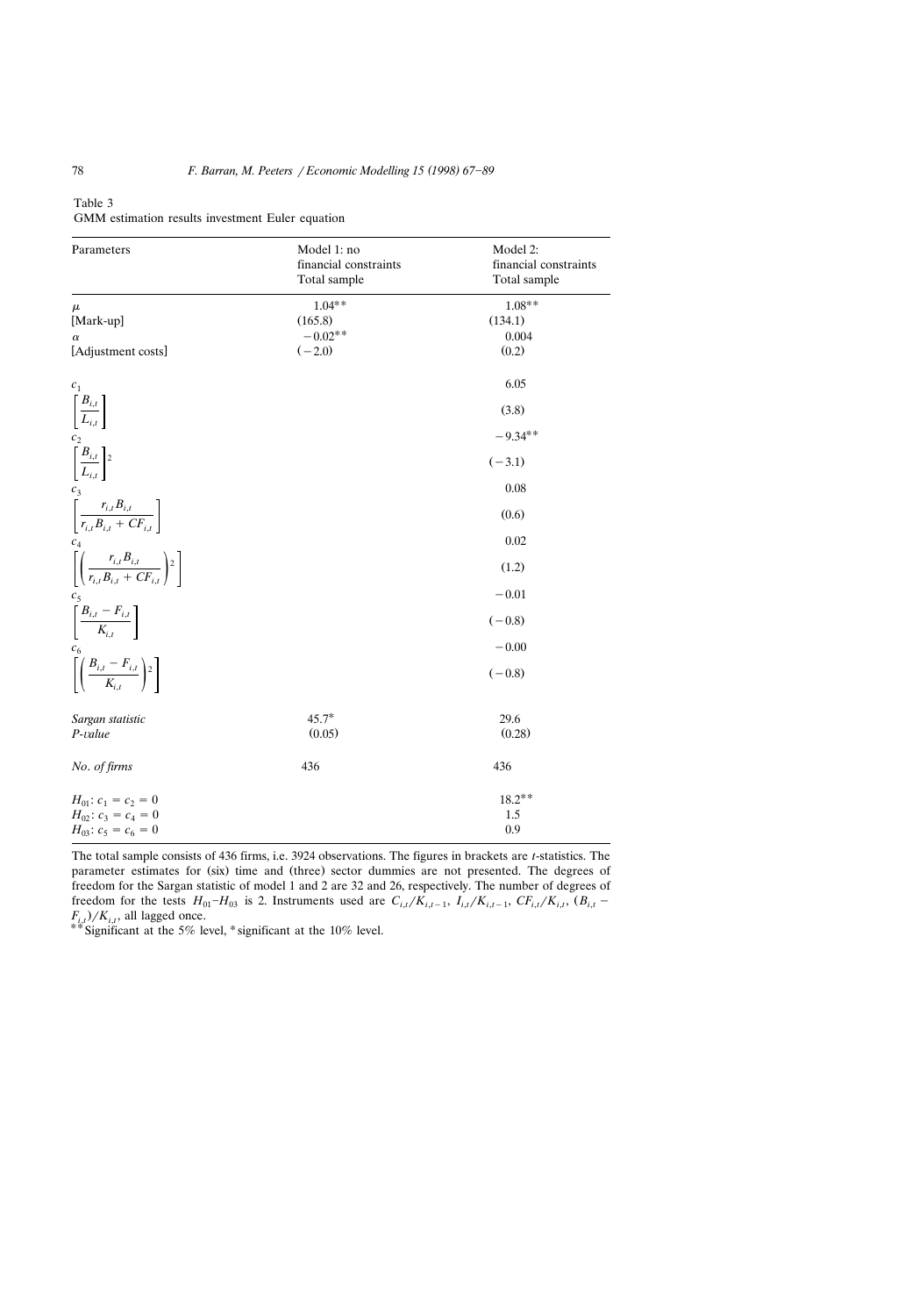According to these findings, the level of debt to liabilities thus constrains firms more than their coverage or net debt to capital.

#### **4. Coordination centers in Belgium**

In this section some background information of coordination centers is given. Furthermore, descriptive statistics of CC firms are compared with those of non-CC firms.

#### *4.1. Background*

In 1982 coordination centers were created in Belgium with the objective to attract foreign firms and to boost investment. They are regional headquarters of multinational firms playing a role of intermediary between the mother company in the original country and her daughters in a particular region.<sup>3</sup> Their main activity is to coordinate and to support the activities of all firms that belong to the group.

Coordination centers provide non-financial and financial services. Non-financial services consist of advertising, the diffusion of information, research and development, computer assistance and centralizing accounting and administrative activities. Financial services consist of insuring, exchange rate heading and centralizing financial operations. In practice, the latter service implies handling and channelling financial flows within a group. It also permits to raise funds from external financial institutions to the benefit of the group.

Coordination centers render thus scale effects. The major advantages, though, are fiscal. One advantage is obtained by exonerating tax payments on interest earnings on bank deposits as well as dividends and interest charges. A second advantage results from the calculation of the taxable sum. The 'cost-plus' method is used, implying the calculation of the taxable sum as a percentage of the costs where the costs do not include depreciation allowances, wages and financial charges.

A coordination center can only work in favour of those firms that are members of the group. Each firm of a group is linked (directly or indirectly) by either a participation of at least 20% of the capital stock or 20% voting rights. To create a coordination center a firm(s) must satisfy certain requisites. The firm(s) must be (a member of a multinational group, have a minimum amount of cash flow and revenues and a minimum number of workers.

In Table 4 the importance of the coordination centers in the Belgian economy is shown. In 1986 23% of all financial means in the manufacturing industry were obtained by means of coordination centers. This figure is 46% in 1994. The finance of investment by means of coordination centers has thus doubled in 9 years.<sup>4</sup>

 $3A$  region is defined here in a broad sense, for instance it can be Europe.

 $4$ More statistics on coordination centers can be found in Tychon (1995) and Banque Nationale de Belgique (1994).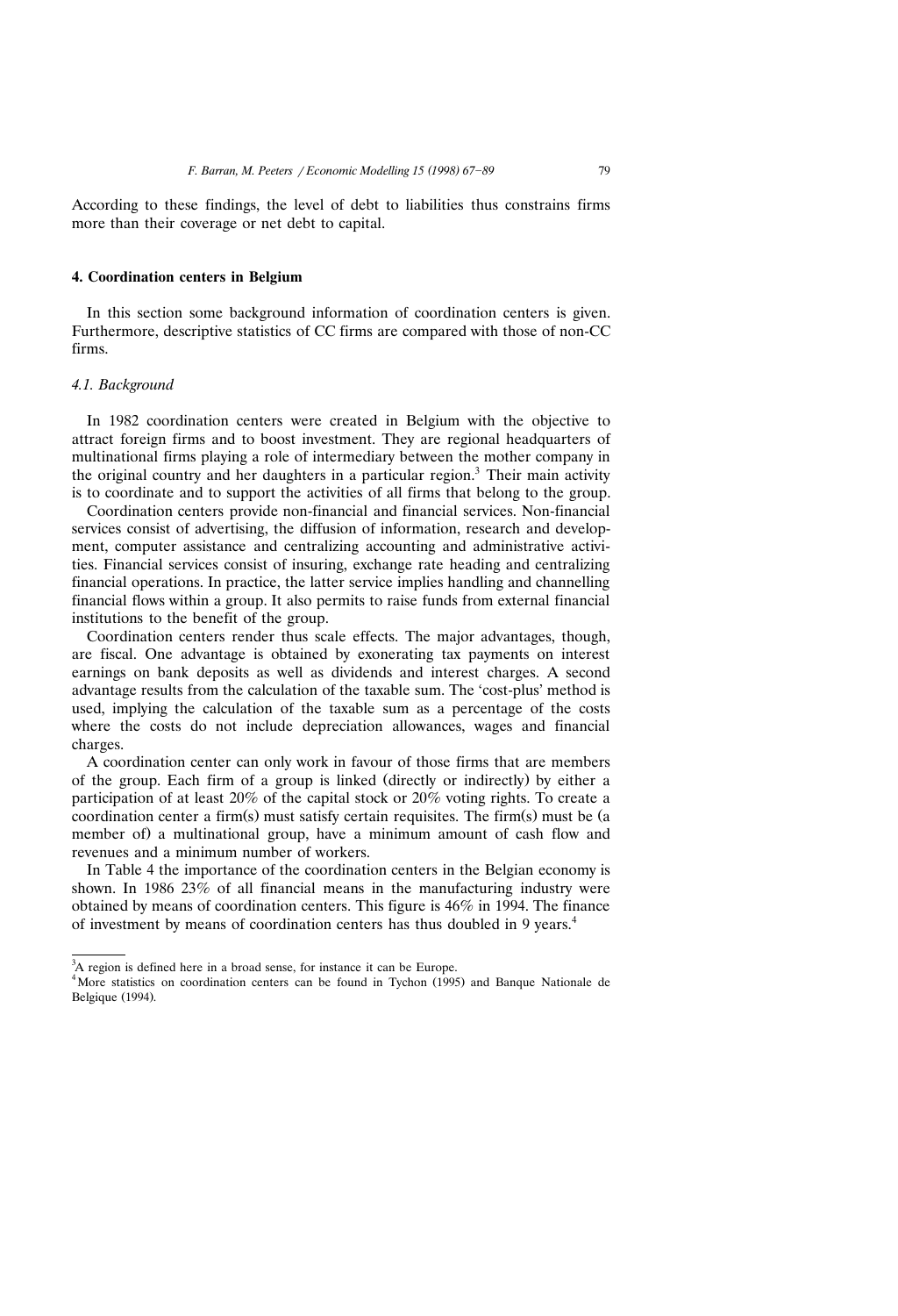#### Table 4

Investment in the manufacturing industry

|                                                     |  |  | 1986 1987 1988 1989 1990 1991 1992 1993 1994 |  |    |     |
|-----------------------------------------------------|--|--|----------------------------------------------|--|----|-----|
| Financial means (in %) from CC 23 36 39 48 54 47 32 |  |  |                                              |  | 43 | -46 |

Source: Banque Nationale de Belgique (1994). Tableau 4.

#### Table 5

Averages of variables and ratios

|                                                   | Unbalanced<br>Total | Balanced |       |        |                   |
|---------------------------------------------------|---------------------|----------|-------|--------|-------------------|
|                                                   |                     | Total    | CC    | Non-CC | Largest<br>non-CC |
| Operating income $(Y_{i,t})$                      | 1495                | 1879     | 10605 | 997    | 4732              |
| Capital stock $(K_{i,t})$                         | 267                 | 345      | 2115  | 167    | 1015              |
| Persons employed $(Em_{i,t})$                     | 329                 | 390      | 1887  | 239    | 998               |
| Factors costs $(N_{i,t}W_t)$                      | 1401                | 1781     | 10029 | 948    | 4469              |
| Debt $(B_{i,t})$                                  | 278                 | 331      | 2225  | 139    | 802               |
| Short term debt $(B_{i,t}^{\ s})$                 | 81                  | 84       | 403   | 52     | 216               |
| Total liabilities $(L_{i,t})$                     | 1161                | 1332     | 8153  | 643    | 3208              |
| Financial assets $(F_{i,t})$                      | 246                 | 240      | 2048  | 57     | 296               |
| Dividends $(D_{i,t})$                             | 22                  | 20       | 115   | 10     | 50                |
| Cash flow $CF_{i,t}$ )                            | 137                 | 148      | 883   | 74     | 416               |
| Investment $(I_{i,t})$                            | 91                  | 105      | 554   | 60     | 399               |
| Debt charges $(r_{i,t}B_{i,t})$                   | 30                  | 36       | 226   | 16     | 87                |
| $Y_{i,t}/K_{i,t}$                                 | 5.60                | 5.45     | 5.01  | 5.97   | 4.66              |
| $Em_{i,t}/K_{i,t}$                                | 5.25                | 5.16     | 4.74  | 5.68   | 4.40              |
| $B_{i,t}/K_{i,t}$                                 | 1.04                | 0.96     | 1.05  | 0.83   | 0.79              |
| $F_{i,t}/K_{i,t}$                                 | 0.92                | 0.70     | 0.97  | 0.34   | 0.29              |
| $CF_{i,t}/K_{i,t}$                                | 0.51                | 0.43     | 0.42  | 0.44   | 0.41              |
| $I_{i,t}/K_{i,t}$                                 | 0.34                | 0.30     | 0.26  | 0.36   | 0.39              |
| $B_{i,t}/L_{i,t}$                                 | 0.24                | 0.25     | 0.27  | 0.22   | 0.25              |
| $r_{i,t} B_{i,t} / (C F_{i,t} + r_{i,t} B_{i,t})$ | 0.18                | 0.20     | 0.20  | 0.18   | 0.17              |
| No. of firms                                      | 946                 | 436      | 40    | 396    | 40                |

All figures are in million Belgian Francs of 1980. The numbers are averages over the firms and the 9 years. CC-firms are those firms that are associated with a coordination center in 1992. The 'largest non-CC firms' are selected on the basis of the volume of the capital stock.

# *4.2. Descripti*¨*e statistics with the panel data*

In Table 5 sample averages of some variables and ratios are presented. The column 'Total' under 'Unbalanced' contains statistics for the total unbalanced sample that consists of 946 firms. The column 'Total' under 'Balanced' contains the total balanced sample that consists of 436 firms. A comparison of these two columns shows that the selected balanced sample is rather representative.

The column 'CC firms' concerns those firms of the balanced sample that are associated with a coordination center in 1992. For our sample of 436 this concerns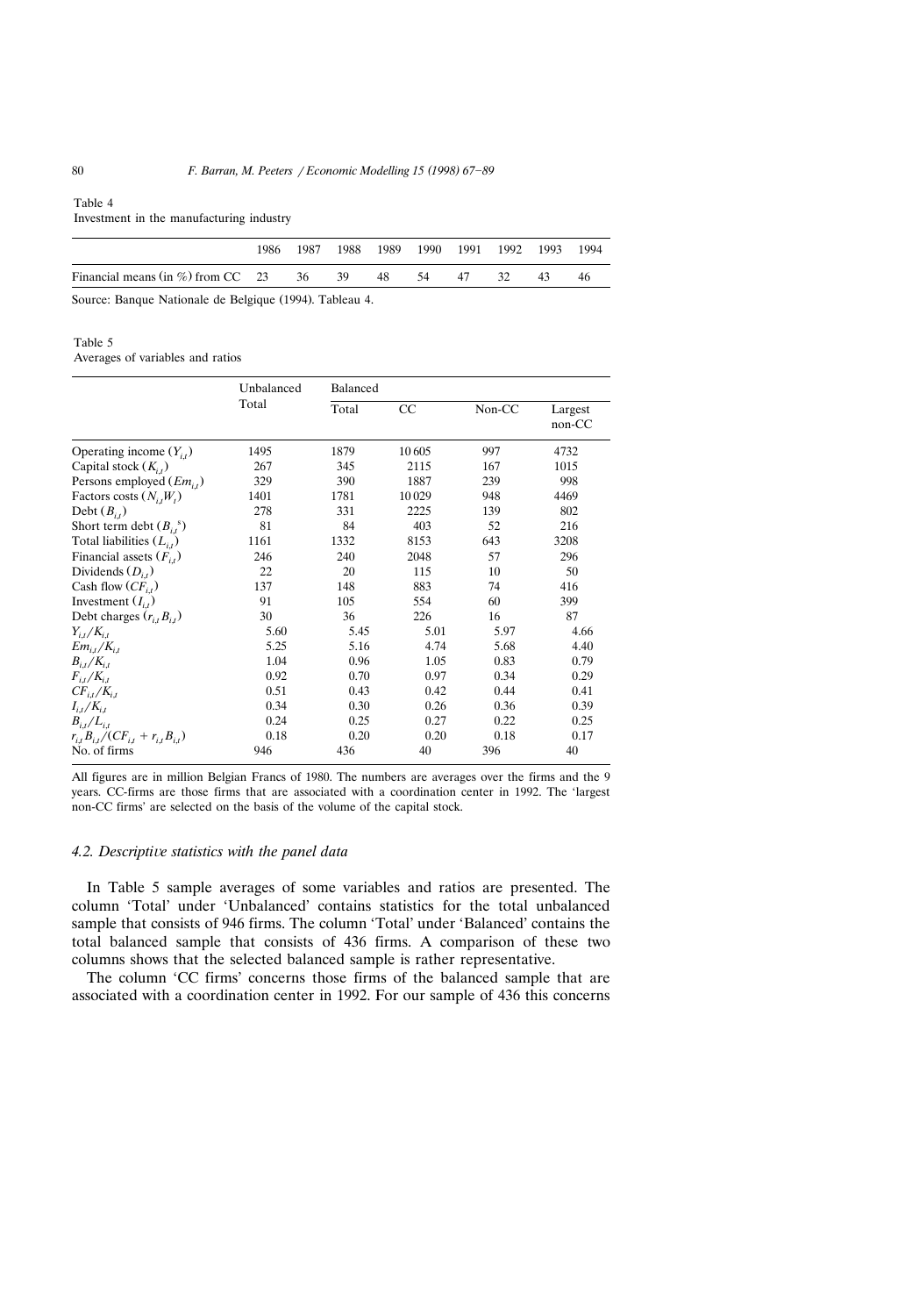40 firms, i.e. 9%. In the column 'non-CC firms' 396 firms are considered that are not members of a coordination center in 1992. Of those firms, 40 firms are selected that have the highest level of capital (results are quite similar when selecting on the basis of the number of workers employed). These 40 firms are considered in the column 'Largest non-CC firms'. The CC firms are evidently large firms. By comparing these firms with the 40 largest non-CC firms we try to eliminate a selection bias.

The upper part of the table presents the variables in levels. The statistics of Table 5 show that the CC firms share of total investment is about 50%. This is confirmed here by the fact that the capital investment by 40 CC firms equals about the investment by the 396 non-CC firms. All other variables are also about 10 times larger for the CC than for the non-CC firms. The fact that CC firms are very large indeed is confirmed by their average capital stock that is more than twice the stock of the 40 largest firms (see the last column). This is also the case for all the other variables with two remarkable exceptions: the level of debt and the level of financial assets. The level of debt is almost 20 and three times larger than those of the non-CC and the 40 largest non-CC firms, respectively The financial assets are even 30 and seven times larger.

The lower part shows some ratios of interest. Both the ratio of debt to capital stock as well as the coverage of the CC firms turn out to be larger than those of the other two balanced groups. This may reflect that obtaining external finance is easier for CC-firms (see Sec. 2). This can however also be a consequence of their higher level of financial assets. As is clear from the  $F_{i,t}/K_{i,t}$  ratio financial assets are almost 100% of the capital stock of CC firms, while they are only 33% for the non-CC firms. The ratio debt to financial assets is about 1, 2 and 3 for the CC, the non-CC and the 40 largest non-CC firms, respectively, while the debt to liabilities ratio is about 25% for all three groups. These facts reflect, once again, the more important role of financial investments for CC firms than for non-CC firms.

In comparison with firm studies of the US (see Whited, 1992), the UK (see Bond and Meghir, 1994) and Spain (see Estrada and Vallés, 1995) investment by Belgium firms is quite high. The investment to capital ratio for Belgium  $(1984 - 1992)$  is three times this ratio for the UK  $(1974-1986)$  and Spain  $(1984-1992)$  and 1.5 times this ratio in the US  $(1972 - 1986)$ . At least for the UK and the US some caution holds, though, because much larger firms are considered.

To show the evolution over the sample period the variables used in the econometric analyses are presented in Fig. 1 and Fig. 2. The left graphs show the yearly sample means and the right graphs the yearly standard deviation. The effects of the recession at the beginning and at the end of the sample period are clearly visible. The investment capital ratio, for example, is hump-shaped.

Furthermore, like Table 5, these graphs point out the importance of the financial investment by firms. Despite the increase in the debt capital ratio during the sample period, the net debt to capital ratio —where net debt is debt minus financial assets  $-$  has sharply decreased. The net debt even becomes negative in the beginning of the 1990s.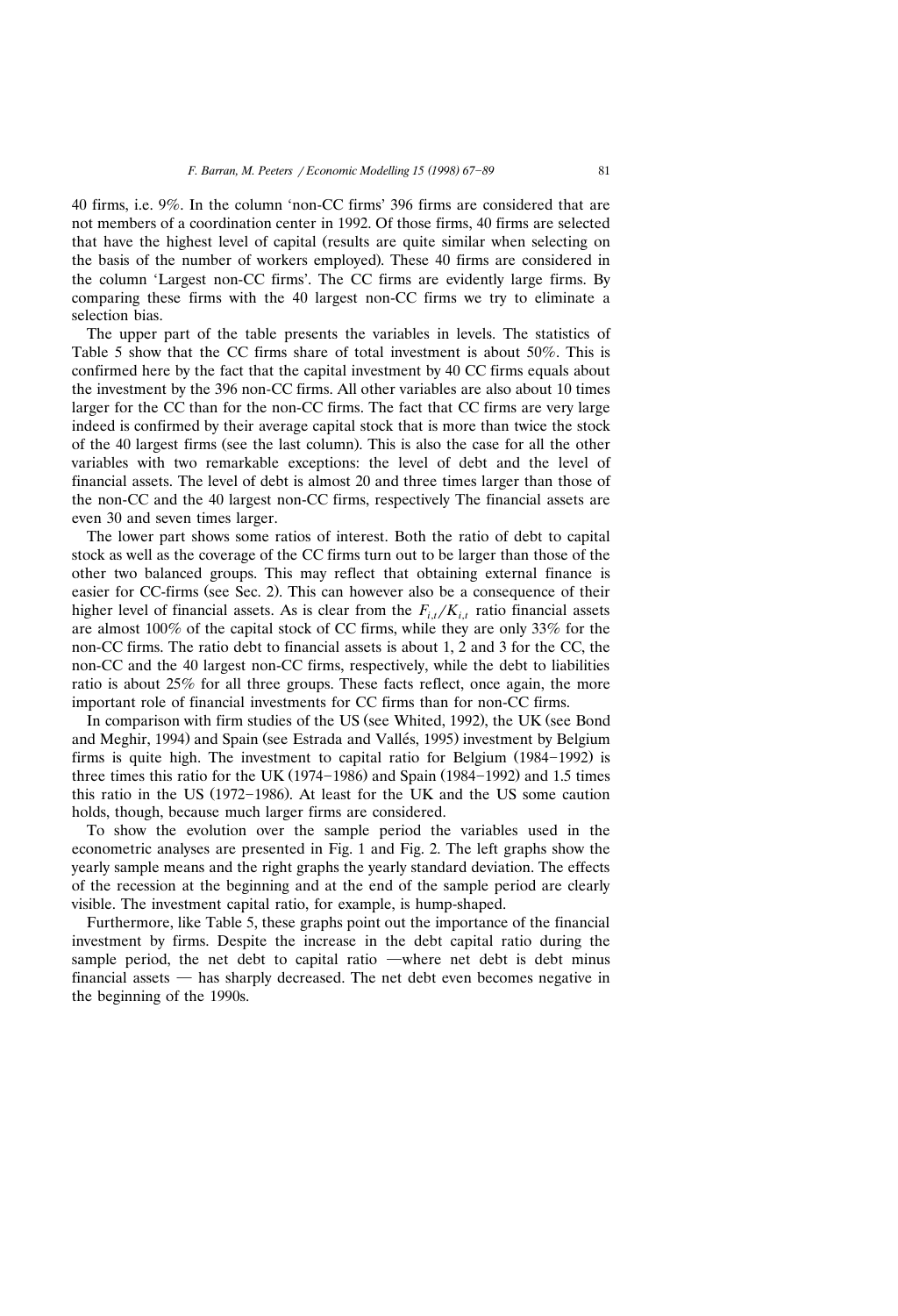

Fig. 1. Sample means and standard deviations.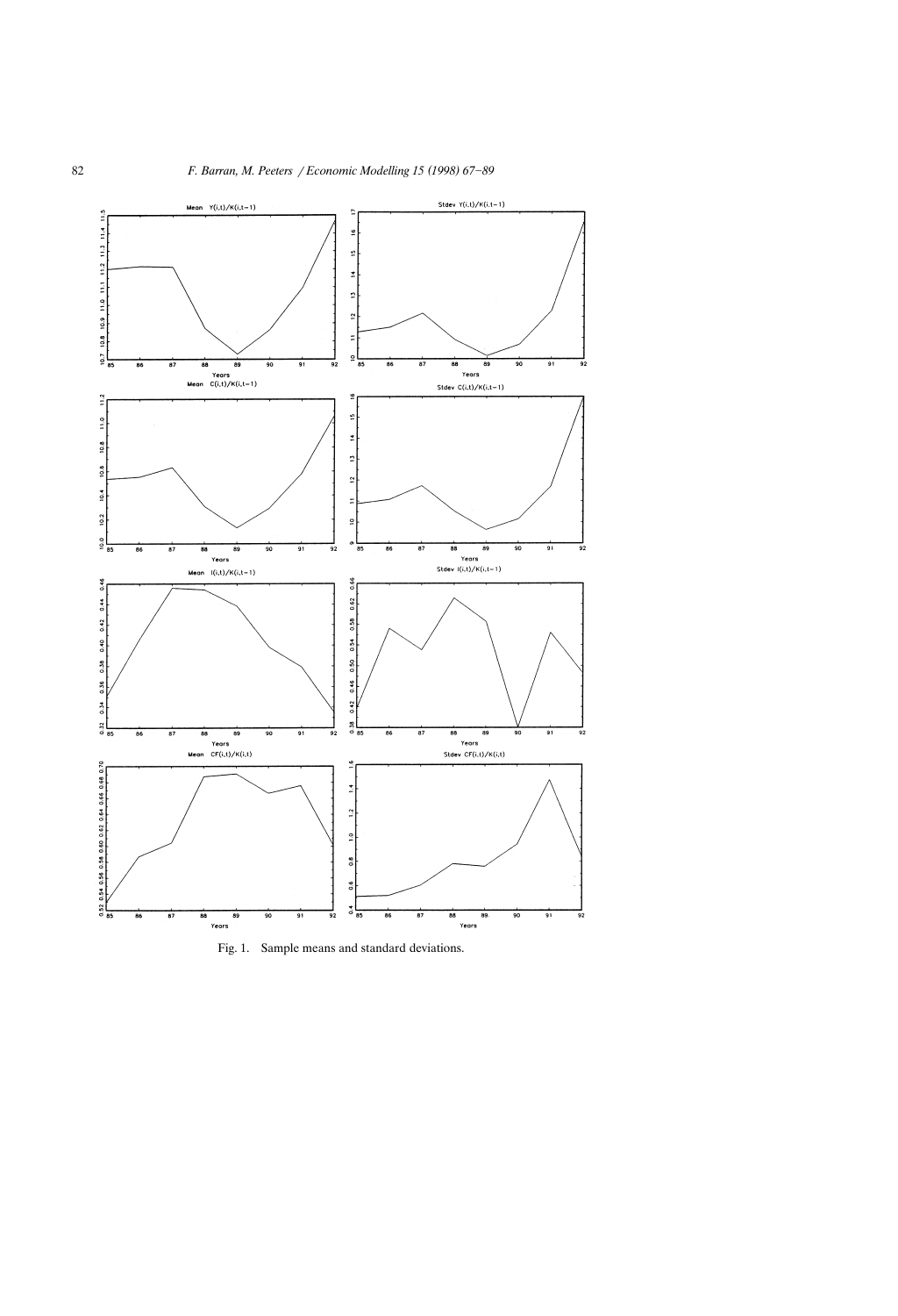

Fig. 2. Sample means and standard deviations.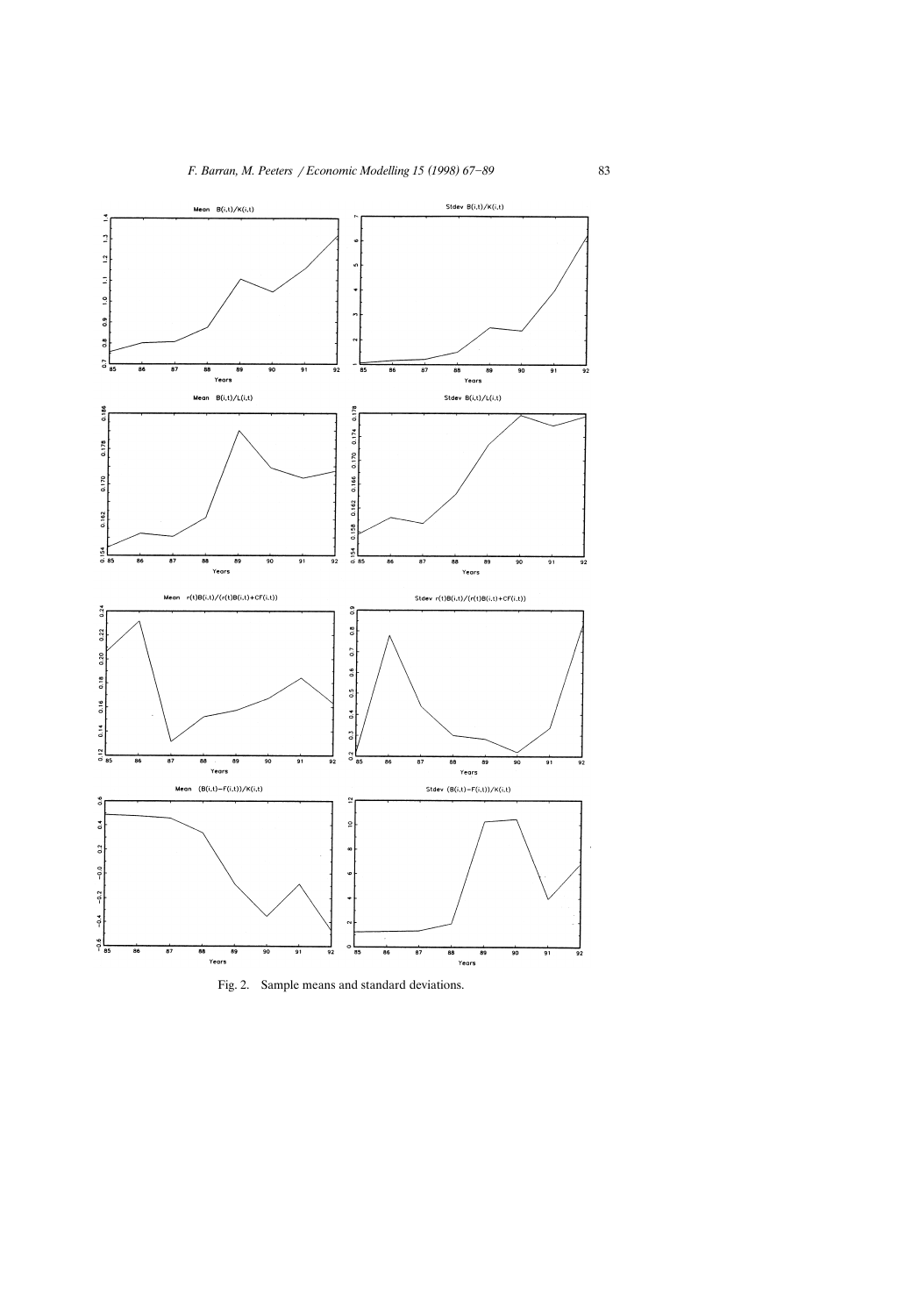| Parameters                                                                            | Model 1: no financial constraints          |                                           | Model 2: financial constraints              |                                           |  |
|---------------------------------------------------------------------------------------|--------------------------------------------|-------------------------------------------|---------------------------------------------|-------------------------------------------|--|
|                                                                                       | Non-CC firms                               | CC-firms                                  | Non-CC firms                                | CC-firms                                  |  |
| $\mu$<br>[Mark-up]<br>$\alpha$<br>[Adjustment costs]                                  | $1.04**$<br>(190.7)<br>$-0.02$<br>$(-1.6)$ | $1.08**$<br>(39.7)<br>$-0.04$<br>$(-1.0)$ | $1.06***$<br>(110.2)<br>$-0.01$<br>$(-0.4)$ | $1.09**$<br>(38.1)<br>$-0.11$<br>$(-1.8)$ |  |
| $c_1$                                                                                 |                                            |                                           | $7.3**$                                     | $1.93**$                                  |  |
| $\left[\frac{B_{i,t}}{L_{i,t}}\right]$                                                |                                            |                                           | (4.6)                                       | (2.6)                                     |  |
| c <sub>2</sub>                                                                        |                                            |                                           | $-12.4**$                                   | $-1.5$                                    |  |
| $\left[\frac{B_{i,t}}{L_{i,t}}\right]$ <sup>2</sup>                                   |                                            |                                           | $(-3.4)$                                    | $(-1.2)$                                  |  |
|                                                                                       |                                            |                                           | 0.09                                        | 0.08                                      |  |
| $\begin{bmatrix} c_3 \\ \hline r_{i,t}B_{i,t} + CF_{i,t} \end{bmatrix}$               |                                            |                                           | (0.5)                                       | (0.7)                                     |  |
|                                                                                       |                                            |                                           | 0.02                                        | $-0.01$                                   |  |
| $\left[ \left( \frac{r_{i,t} B_{i,t}}{r_{i,t} B_{i,t} + C F_{i,t}} \right)^2 \right]$ |                                            |                                           | (1.6)                                       | $(-0.7)$                                  |  |
|                                                                                       |                                            |                                           | 0.01                                        | $-0.00$                                   |  |
| $\left[\frac{B_{i,t}-F_{i,t}}{K_{i,t}}\right]$                                        |                                            |                                           | (0.7)                                       | $(-0.2)$                                  |  |
|                                                                                       |                                            |                                           | 0.001                                       | 0.00                                      |  |
| $\left[ \left( \frac{B_{i,t} - F_{i,t}}{K_{i,t}} \right)^2 \right]$                   |                                            |                                           | $(1.9)$ **                                  | (0.1)                                     |  |
| Sargan statistic<br>$P$ -value                                                        | $45.3*$<br>(0.06)                          | $38.8*$<br>(0.05)                         | 24.0<br>(0.57)                              | 29.6<br>(0.28)                            |  |
| No. of firms                                                                          | 396                                        | 40                                        | 396                                         | 40                                        |  |
| $H_{01}: c_1 = c_2 = 0$<br>$H_{02}$ : $c_3 = c_4 = 0$<br>$H_{03}: c_5 = c_6 = 0$      |                                            |                                           | $28.6**$<br>2.5<br>4.0                      | $29.4**$<br>0.6<br>2.7                    |  |

| Table 6                                          |  |  |
|--------------------------------------------------|--|--|
| GMM estimation results investment Euler equation |  |  |

See Table 3.

# **5. Estimation results for CC firms and non-CC firms**

For the group of non-CC firms as well as for the group of CC firms Eq. (20) has been estimated. The estimation results are presented in Table 6, as they were presented in Table 3.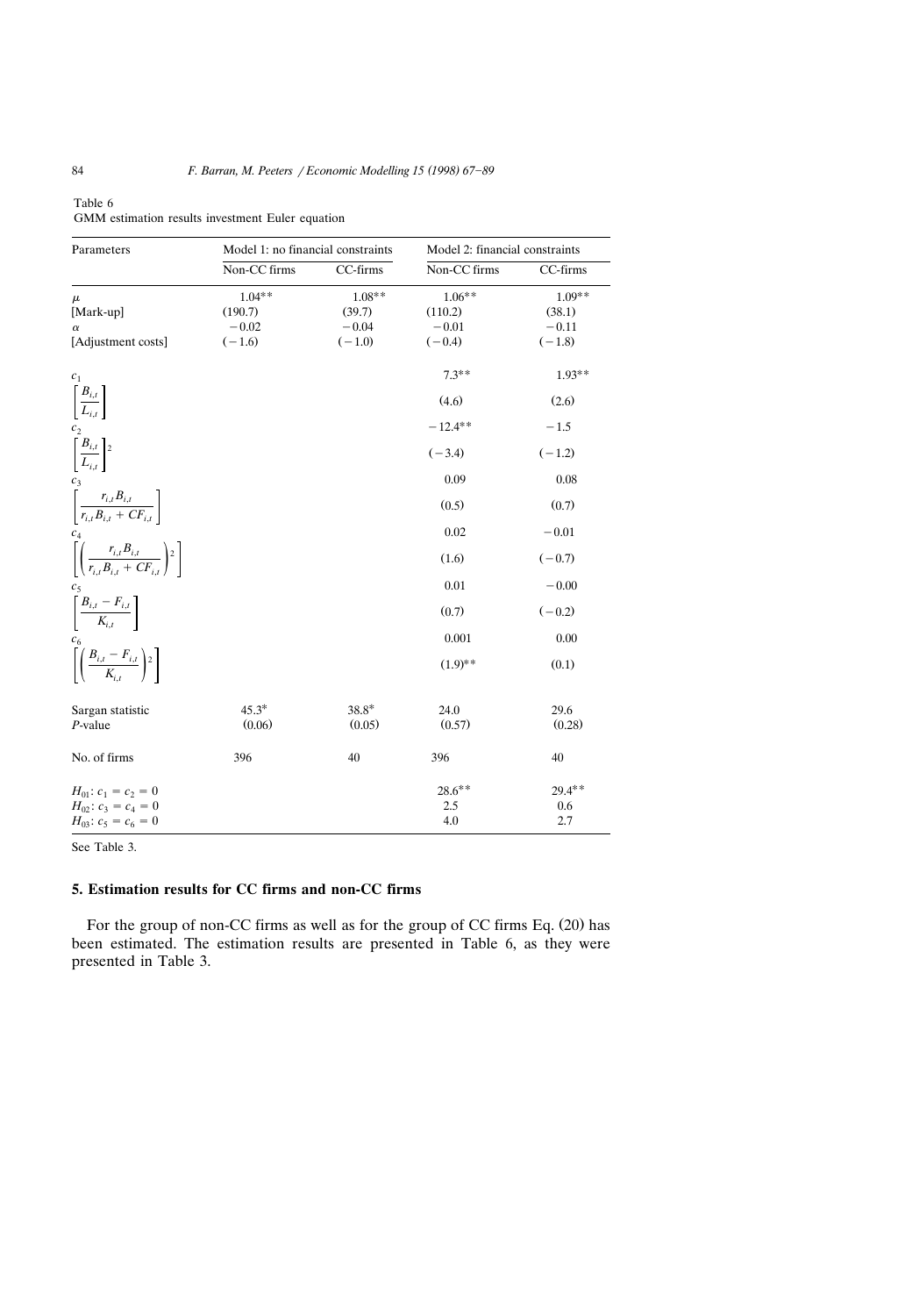

Fig. 3. Average  $\Lambda_{i,t}$  according to GMM results.

The estimation results of model 1 are for both groups quite similar to the results of the whole sample (see Table 6): the parameter estimate for  $\mu$  is highly significant and close to one and the parameter  $\alpha$  is significant but negative. The Sargan statistic of the models are rejected at the 5% level. This indicates that the financial variables might be important.

For the model applied to the CC firms sample one remark is to be made here. This sample only consists of 40 observations. In order to reduce the dimension of the covariance matrix in TSP, i.e. in order to correct for heteroscedasticity, for each equation the same set of instruments (of 1985) are taken instead of lagging the instruments only once. For this reason the estimates here may be slightly more efficient and possibly biased (see Tauchen, 1986).

In the right part of Table 6 the GMM results are given for the model where  $\Lambda_{i,t}$ is specified as in  $(21)$ . Like the results for the whole sample, the conclusions for non-CC and CC firms leads also to the conclusions that the model is accepted at a relatively high significance level and that debt to liabilities is the most important financial variable. The markup-parameter for the non-CC firms is, though, 3% higher for the CC-firms. Also the value of the financial parameters differ considerably.

This is illustrated in Fig. 3. In this graph the fitted values of  $\Lambda_{i,t}$  for the three samples are illustrated. This graph shows that the average  $\Lambda_{i,t}$  is higher for the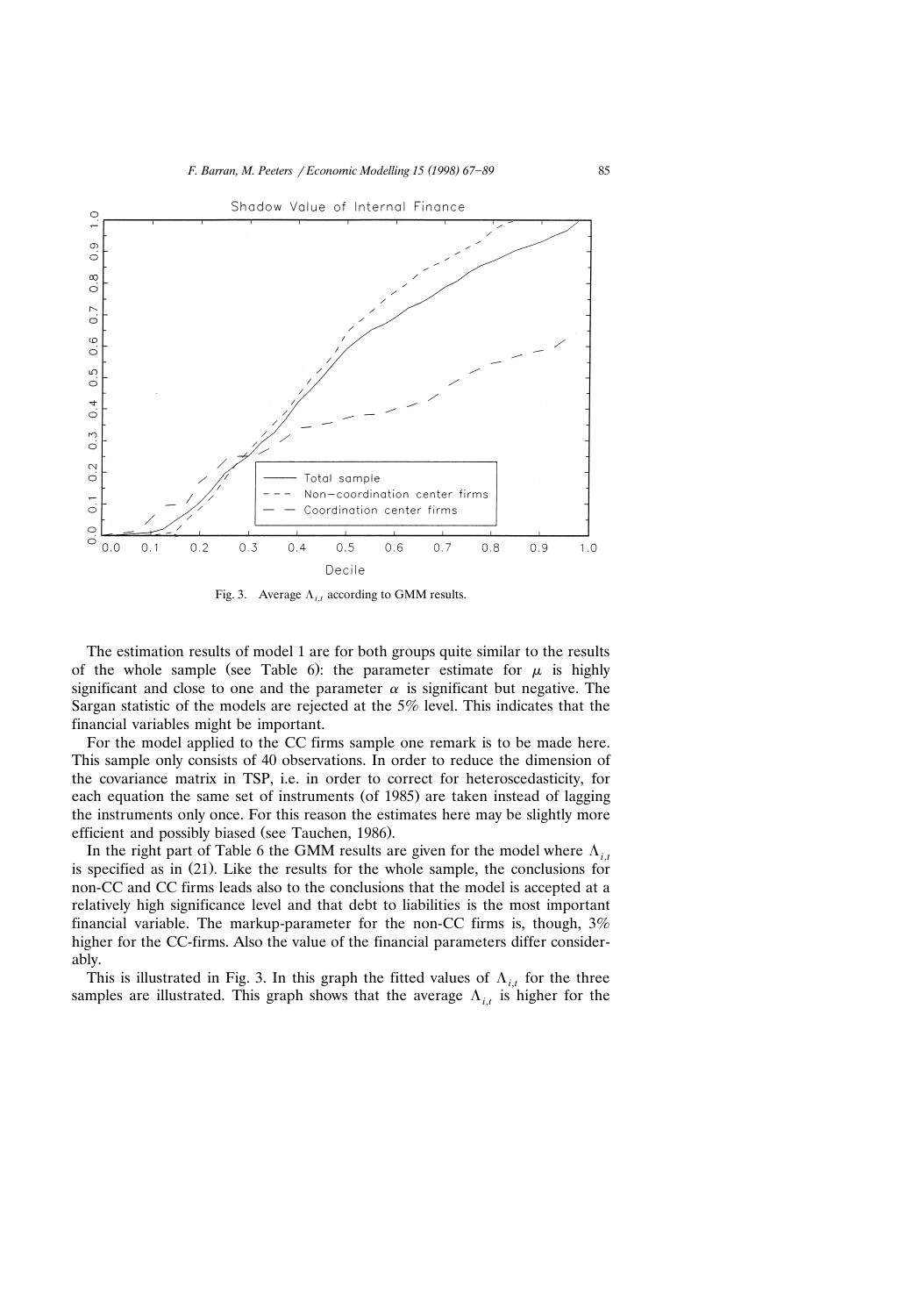| Parameters                              | Model 3: financial constraints and BC-effect |           |  |  |  |
|-----------------------------------------|----------------------------------------------|-----------|--|--|--|
|                                         | Non-CC firms                                 | CC-firms  |  |  |  |
| $c_7$                                   | $0.40**$                                     | $-0.17$   |  |  |  |
| $\lceil \frac{B_{i,t}}{L_{i,t}} \rceil$ | (2.31)                                       | $(-0.58)$ |  |  |  |
| Sargan statistic                        | 20.2                                         | 28.9      |  |  |  |
| $P$ -value                              | (0.73)                                       | (0.27)    |  |  |  |
| No. of firms                            | 396                                          | 40        |  |  |  |

| rapie / |  |                                                  |  |
|---------|--|--------------------------------------------------|--|
|         |  | GMM estimation results investment Euler equation |  |

See Table 3. As the results of the other parameter estimates do not differ much from those of model 2 in Table 6, they are not presented here.

non-CC firms than for the CC firms. Although the level of debt to liabilities is important in the investment decision, both for non-CC as well as for CC-firms, this ratio is higher for the former group of firms. According to these results CC firms are thus less financially constrained than non-CC firms and have a higher level of debt to liabilities in the CC firms sample than in the non-CC firms sample (see Table 5).

As a last experiment we investigate whether or not business cycle effects play a significant role. Like in Hubbard et al. (1995) we include in the specification (21) a  $B_{i,t}$ business cycle effect  $c_7 s_t \frac{d_i}{L_{i,t}}$  where  $c_7$  is the parameter to be estimated,  $s_t$  a risk premium measured as the difference between the government bond yield and the prime lending rate, and  $\frac{B_{i,t}}{L_{i,t}}$  the most significant financial factor that we have found in our previous analyses. We expect that  $c_7$  is positive since an increase in the spread (risk premium) will have a positive effect on the financial restrictions and hence constrain the firm when taking investment decisions. The main results are presented in Table 7.

The results show that the business cycle effect is positive and strongly significant for the group of non-CC firms whereas it is not significant for the group of CC firms. This result indicates that investment by firms associated with a CC is less affected by economic fluctuations than firms that have to rely on public financial intermediaries to obtain external funds.

# **6. Summary and conclusions**

In this paper a dynamic neoclassical model of investment is specified. This model is extended with financial constraints, estimated with Belgian panel data and further analyzed. The estimation results reject the standard neoclassical model whereas the model with financial constraints is accepted. This result is according to results obtained in other investment studies that test for the financial constraints.

 $\overline{m}$   $\overline{m}$   $\overline{m}$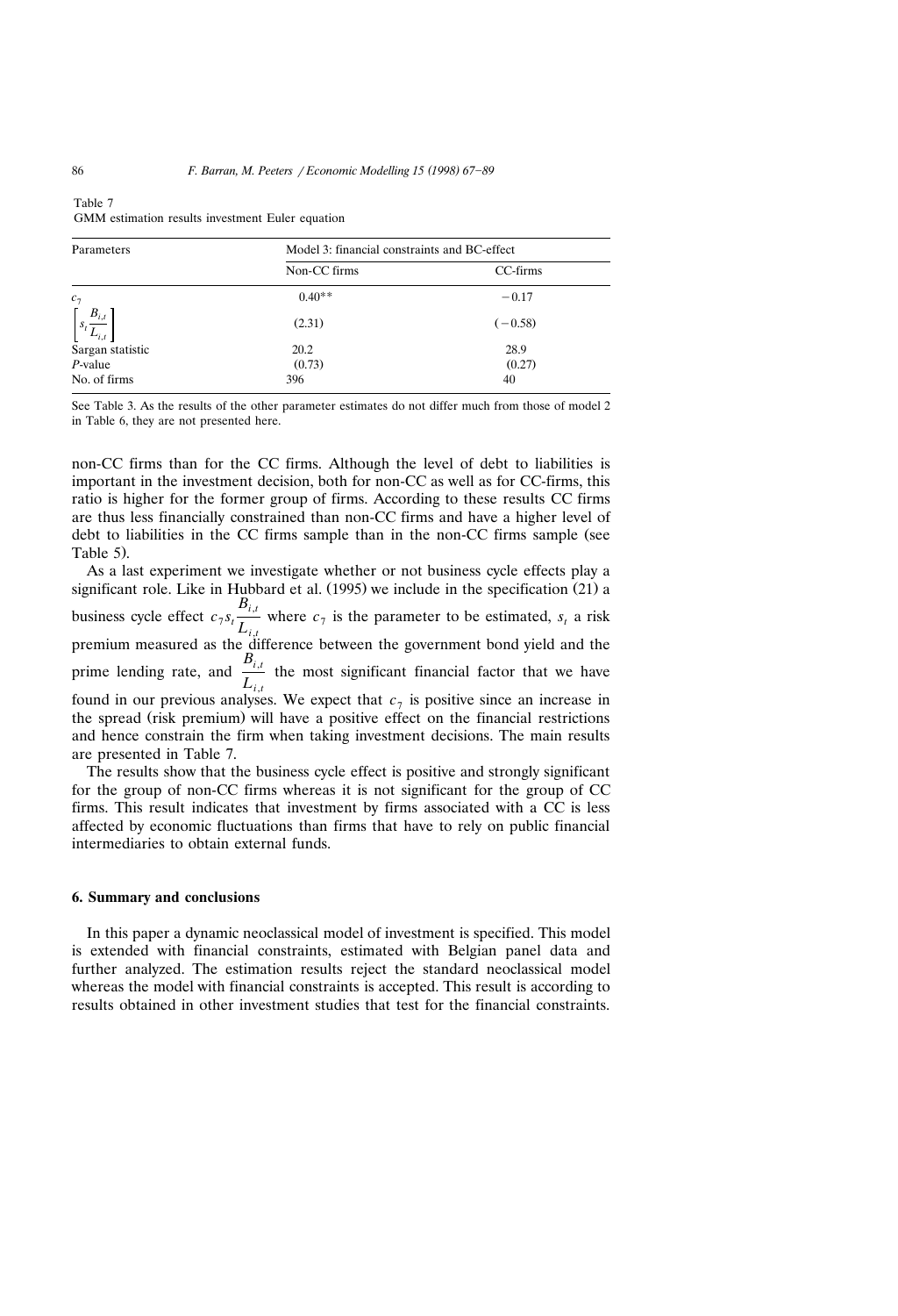Financial factors thus turn out to have a significant influence on Belgian investment decisions. But in Belgium coordination centers are said to be important as a financial channel. To test whether this is empirically corroborated, the sample is split into non-coordination and coordination center firms. According to the estimation results the balance sheet position is important for both groups, but the coordination center group turns out to be less financially constrained than the non-coordination center group. Furthermore, it turns out that the former group is less dependent on fluctuations in the risk premium over the business cycle. The coordination center group is thus apparently less dependent on business cycle effects although the statistics show that it has a higher debt to liabilities ratio than the non-coordination center group.

These results corroborate the expectations that the close relationship between coordination centers and member firms reduces informational problems, increases the level of debt to liabilities and hence reduces the dependence on internally generated funds. The group of firms that is related to coordination centers is (still) not fully independent of their debt position but coordination centers seem to have a significant effect on business investment indeed.

#### **Acknowledgements**

Research for this study was initiated when both authors worked at the Université Catholique de Louvain at Louvain-La-Neuve in Belgium. The Department of Economics of the Université Catholique de Louvain is gratefully acknowledged for financial support. For helpful comments we want to thank Ronald Anderson, Leo de Haan, Hugo Kruiniger, Elmer Sterken and Pierre Tychon. All errors are ours.

#### **Appendix 1:**

Data

In the first part of this data appendix the definition and construction of variables are described. In the second part the selection criteria are summarized.

# **Definition and construction of variables**

The variables (below) associated with a number in brackets are from the balance sheet and the income statement of the National Belgian Bank. The number indicates the balance sheet or income statement item.

# *The individual variables*

• Operating income  $(Y_{i,t})$  is turnover (70) plus variations in stocks of finished goods, work and contracts in progress (71) plus fixed assets-own construction (72) plus other operating income (74).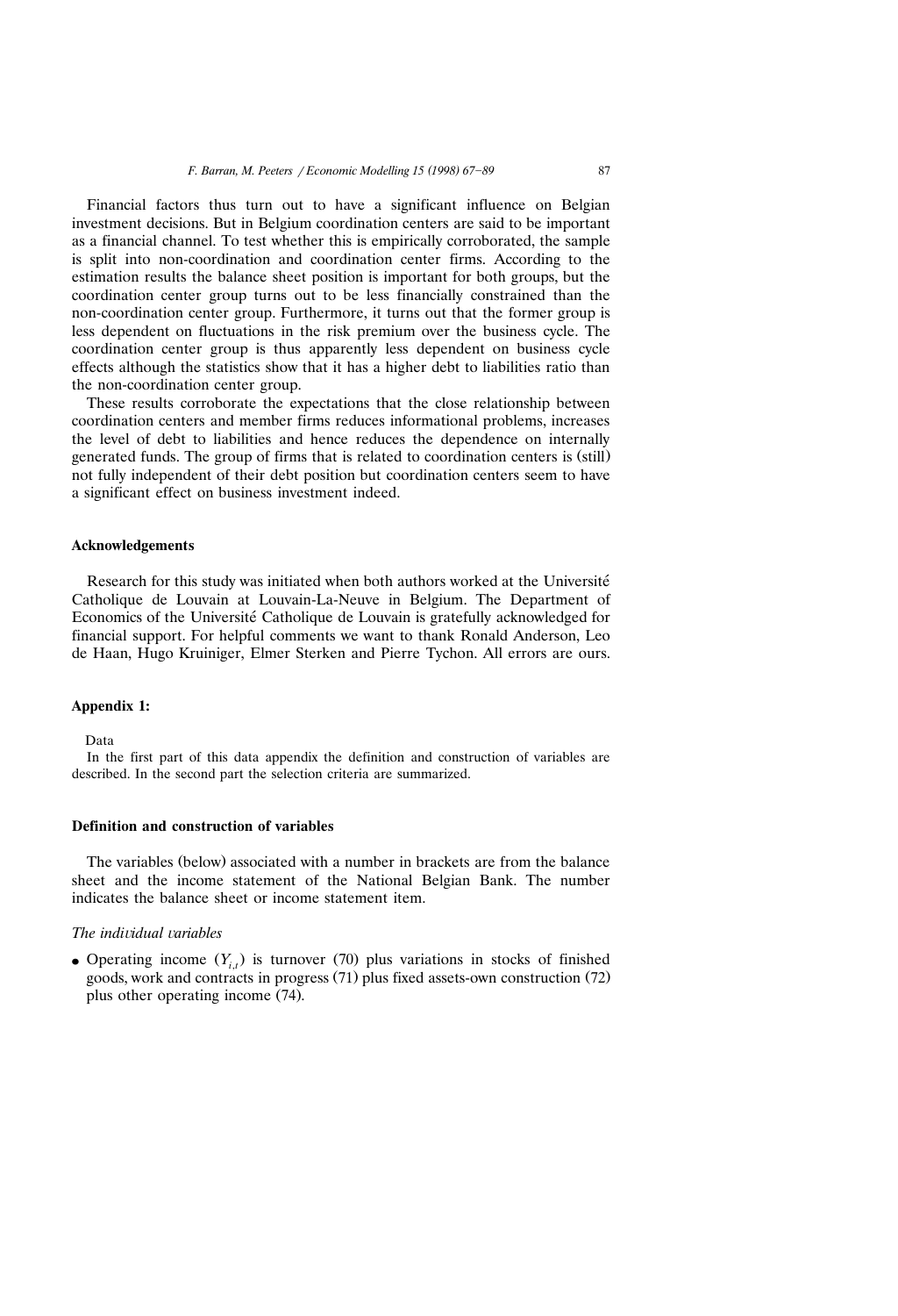- Cash flow  $(CF_{i,t})$  is income (70/67 and 67/70) plus depreciation (630).
- Capital stock is the balance sheet value of capital stock. The real capital stock is calculated as  $K_{i,t} \equiv \frac{K_{i,t}^{nom}}{P_{i,t}}$  where  $K_{i,t}^{nom}$  is the balance sheet capital stock  $(22-27)$  and  $P_{I,t}$  is the aggregate investment goods price.
- Gross investment  $(I_{i,t})$  is calculated with the capital accumulation rule. For the real investment it holds that  $I_{i,t} = \frac{I_{i,t}^{nom}}{P_{I,t}}$  where  $I_{i,t}^{nom} = K_{i,t} - K_{i,t-1} \frac{P_{I,t}}{P_{I,t-1}}$  + capital depreciation (630).
- **•** Employment  $(Em_{i,t})$  is the number of persons employed (9090).
- Real factor costs  $(N_{i,t}W_t)$  are the remunerations, social security costs and raw materials and consumable purchases  $(60)$ , services and other goods  $(61)$  and depreciation (630).
- Assets or liabilities  $(L_{i,t})$  are the balance sheet totals (20–58).
- Gross debt  $(B_{i,t})$  is the sum of the financial debts payable within 1 year  $(170-174)$  and the financial debts payable after 1 year (43).
- Financial assets  $(F_{i,t})$  (28) comprise investment in affiliated enterprises, other enterprises linked by participating interests and other financial assets.
- $\bullet$  Dividends  $(D_{i,t})$  (694).

All nominal variables were deflated using the sectoral product prices index.

### *The sectoral variable*

*PI*,*<sup>t</sup>* • Real investment price  $P_{s,t} \equiv \frac{P_{s,t}}{P_{s,t}}$  where  $P_{s,t}$  is the sectoral product price and  $P_{I,t}$ the investment goods price. These (sectoral) prices are taken from the Belgian National Bank data base.

#### *The aggregate variable*

• Nominal interest rates  $(r_{f,t})$  is the government bond yield from the International Financial Statistics (12461 ZF).

### **Selection criteria**

The firms selected belong to the manufacturing industry. Three main sectors can be distinguished: 'chemical', 'metal' and 'other manufacturing industry'. Only those firms are selected (i) that are public limited companies (corporates), (ii) with more than 20 employees, (iii) with a net value added of  $20\,000$  BF, (iv) with total assets equal or larger than zero, (v) with equity equal or larger than zero, (vi) with a capital stock that does not increase with  $500\%$  within 1 year, (vii) with total liabilities that do not increase with  $5000\%$  within 1 year and (viii) that exist for 9 years.